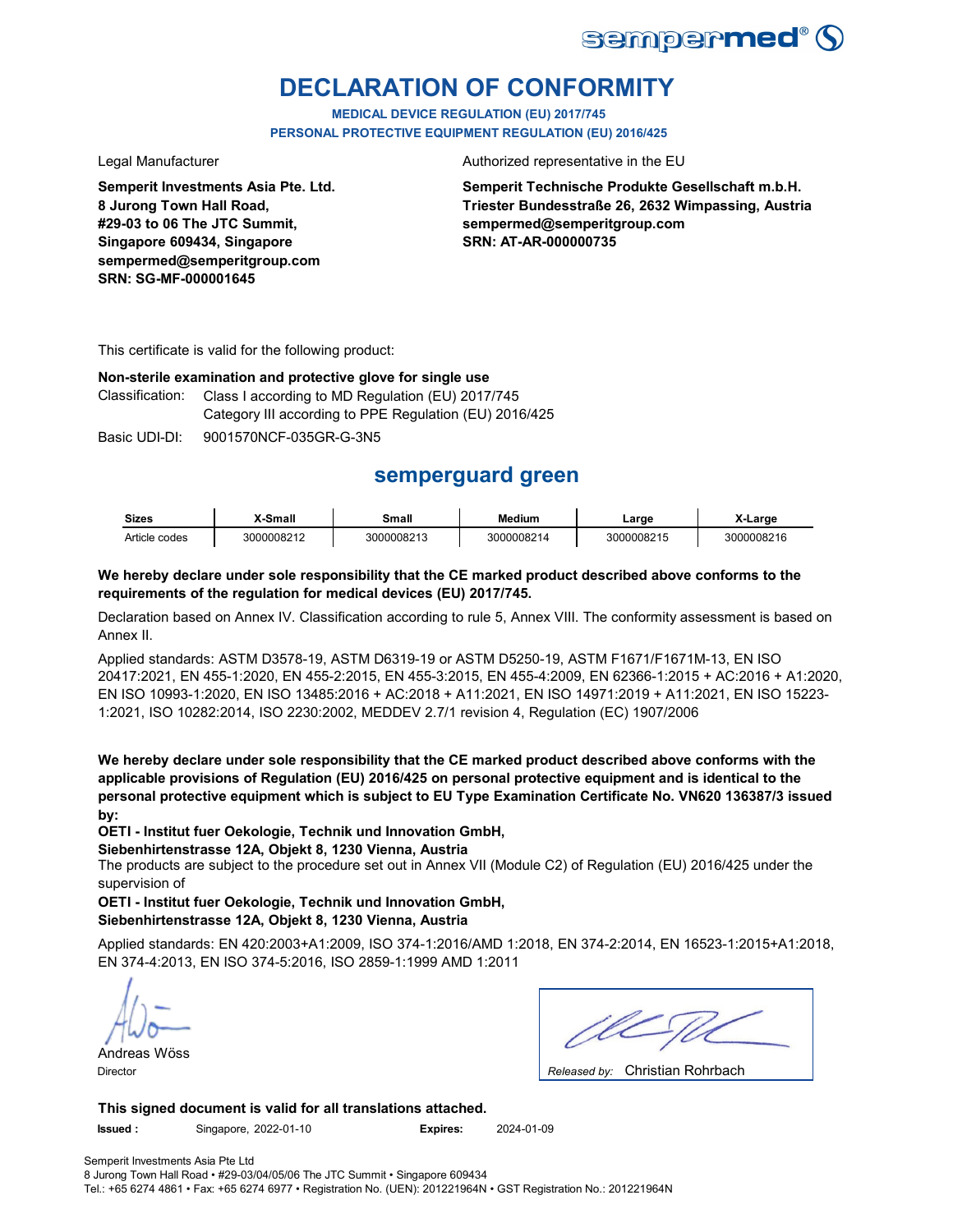

# **KONFORMITÄTSERKLÄRUNG**

MEDIZINPRODUKTEVERORDNUNG (EU) 2017/745 VERORDNUNG (EU) 2016/425 FÜR PERSÖNLICHE SCHUTZAUSRÜSTUNG

**Semperit Investments Asia Pte. Ltd. 8 Jurong Town Hall Road, #29-03 to 06 The JTC Summit, Singapore 609434, Singapore sempermed@semperitgroup.com SRN: SG-MF-000001645**

#### Hersteller EU-Bevollmächtigter

**Semperit Technische Produkte Gesellschaft m.b.H. Triester Bundesstraße 26, 2632 Wimpassing, Austria sempermed@semperitgroup.com SRN: AT-AR-000000735**

Dieses Zertifikat ist gültig für die folgenden Produkte:

#### **Nicht-steriler Untersuchungs- und Schutzhandschuh für den Einmalgebrauch**

Klassifizierung: Klasse I gemäß Medizinprodukteverordnung (EU) 2017/745 Kategorie III gemäß PSA Verordnung (EU) 2016/425

Basic UDI-DI: 9001570NCF-035GR-G-3N5

## **semperguard green**

| Größen         | -Small     | <b>Small</b> | <b>Medium</b> | ∟arɑe      | _arge      |
|----------------|------------|--------------|---------------|------------|------------|
| Artikelnummern | 3000008212 | 3000008213   | 3000008214    | 3000008215 | 3000008216 |

#### **Wir bestätigen hiermit unter alleiniger Verantwortung, dass die CE gekennzeichneten Produkte mit den Anforderungen der Medizinprodukteverordnung (EU) 2017/745 übereinstimmen.**

Erklärung basierend auf Anhang IV. Klassifizierung gemäß Regel 5, Anhang VIII. Konformitätsbewertung gemäß Anhang II.

Angewandte Normen: ASTM D3578-19, ASTM D6319-19 or ASTM D5250-19, ASTM F1671/F1671M-13, EN ISO 20417:2021, EN 455-1:2020, EN 455-2:2015, EN 455-3:2015, EN 455-4:2009, EN 62366-1:2015 + AC:2016 + A1:2020, EN ISO 10993-1:2020, EN ISO 13485:2016 + AC:2018 + A11:2021, EN ISO 14971:2019 + A11:2021, EN ISO 15223- 1:2021, ISO 10282:2014, ISO 2230:2002, MEDDEV 2.7/1 revision 4, Regulation (EC) 1907/2006

### **Wir bestätigen hiermit unter alleiniger Verantwortung, dass die oben genannten CE gekennzeichneten Produkte mit den maßgeblichen Bestimmungen der Verordnung (EU) 2016/425 für Persönliche Schutzausrüstung übereinstimmen und Gegenstand sind der EU-Baumusterprüfbescheinigung Nr. VN620 136387/3 ausgestellt durch:**

### **OETI - Institut fuer Oekologie, Technik und Innovation GmbH, Siebenhirtenstrasse 12A, Objekt 8, 1230 Vienna, Austria**

Die Produkte sind Gegenstand der Verfahren gemäß Annex VII (Module C2) der Verordnung unter Aufsicht von **OETI - Institut fuer Oekologie, Technik und Innovation GmbH, Siebenhirtenstrasse 12A, Objekt 8, 1230 Vienna, Austria**

Angewandte Normen: EN 420:2003+A1:2009, ISO 374-1:2016/AMD 1:2018, EN 374-2:2014, EN 16523-1:2015+A1:2018, EN 374-4:2013, EN ISO 374-5:2016, ISO 2859-1:1999 AMD 1:2011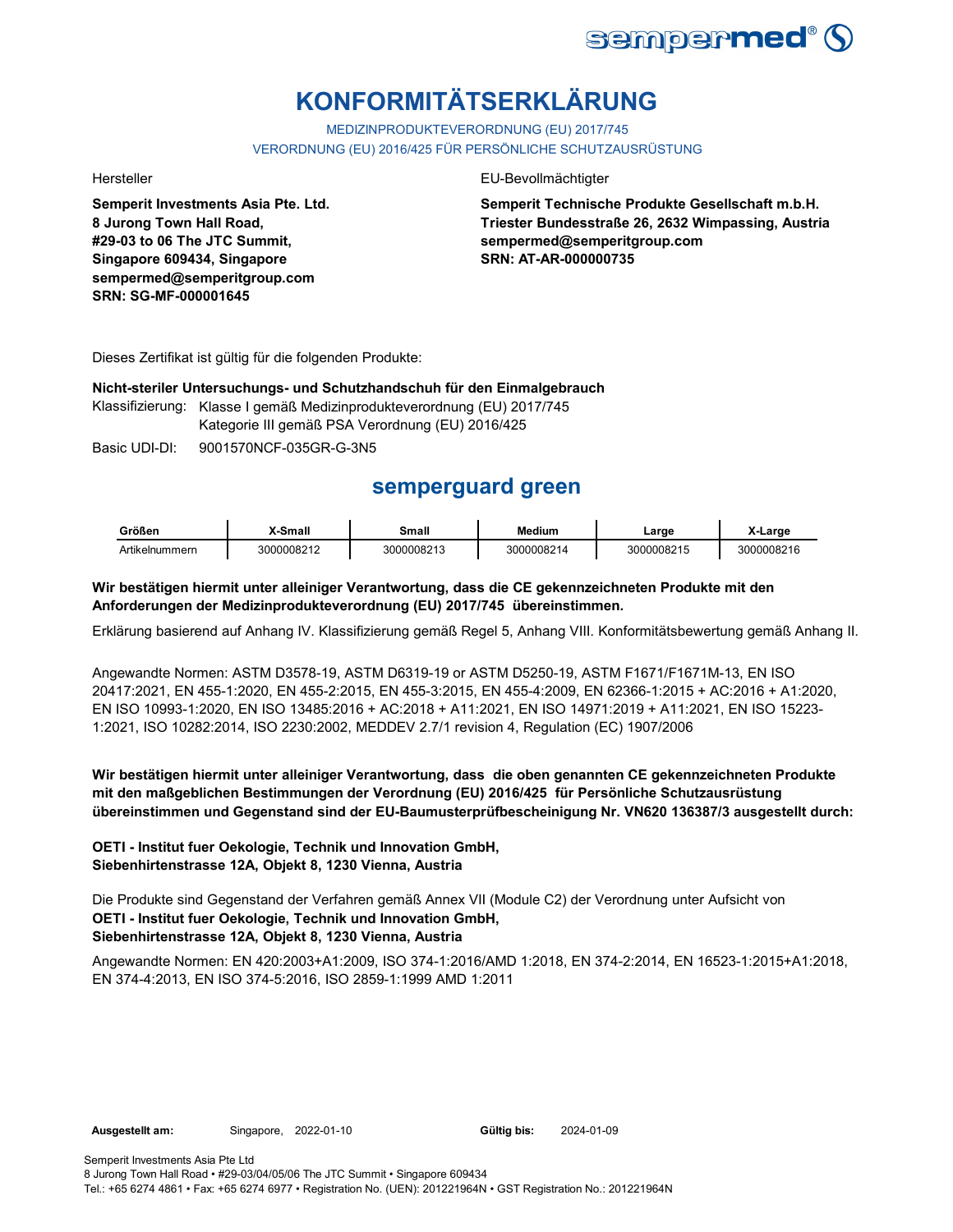

# **DÉCLARATION DE CONFORMITÉ**

RÈGLEMENT POUR LES DISPOSITIFS MÉDICAUX (UE) 2017/745 RÈGLEMENT (UE) 2016/425 POUR L'ÉQUIPEMENT DE PROTECTION INDIVIDUELLE

**Semperit Investments Asia Pte. Ltd. 8 Jurong Town Hall Road, #29-03 to 06 The JTC Summit, Singapore 609434, Singapore sempermed@semperitgroup.com SRN: SG-MF-000001645**

#### Fabricant **Représentant UE**

**Semperit Technische Produkte Gesellschaft m.b.H. Triester Bundesstraße 26, 2632 Wimpassing, Austria sempermed@semperitgroup.com SRN: AT-AR-000000735**

Ce certificat est valable pour les produits suivants :

#### **Gant d'examen et de protection non-stérile à usage unique**

Classification : Classe I selon la règlement pour dispositifs médicaux (UE) 2017/745 Catégorie III selon la règlement EPI (UE) 2016/425

Basic UDI-DI: 9001570NCF-035GR-G-3N5

## **semperguard green**

| Tailles           | -Small     | Small      | Medium     | ∟arge      | X-Large    |
|-------------------|------------|------------|------------|------------|------------|
| Numéros d'article | 3000008212 | 3000008213 | 3000008214 | 3000008215 | 3000008216 |

#### **Par la présente, nous déclarons sous notre propre responsabilité que les produits portant le symbole CE sont conformes aux exigences de la règlement sur les dispositifs médicaux (EU) 2017/745.**

La déclaration se fonde sur l'annexe IV. Classification selon la règle 5, annexe VIII. Évaluation de la conformité selon l'annexe II.

Normes appliquées : ASTM D3578-19, ASTM D6319-19 or ASTM D5250-19, ASTM F1671/F1671M-13, EN ISO 20417:2021, EN 455-1:2020, EN 455-2:2015, EN 455-3:2015, EN 455-4:2009, EN 62366-1:2015 + AC:2016 + A1:2020, EN ISO 10993-1:2020, EN ISO 13485:2016 + AC:2018 + A11:2021, EN ISO 14971:2019 + A11:2021, EN ISO 15223- 1:2021, ISO 10282:2014, ISO 2230:2002, MEDDEV 2.7/1 revision 4, Regulation (EC) 1907/2006

**Par la présente, nous déclarons sous notre propre responsabilité que les produits portant le symbole CE mentionnés ci-dessus sont conformes aux dispositions essentielles de la règlement (UE) 2016/425 concernant l'équipement de protection individuelle sont identiques à l'équipement de protection individuelle faisant l'objet du certificat d'examen de type UE numéro VN620 136387/3 délivré par:**

### **OETI - Institut fuer Oekologie, Technik und Innovation GmbH, Siebenhirtenstrasse 12A, Objekt 8, 1230 Vienna, Austria**

Les produits sont soumis aux procédures visées dans l'annexe VII (Module C2) de la règlement sous la surveillance de **OETI - Institut fuer Oekologie, Technik und Innovation GmbH, Siebenhirtenstrasse 12A, Objekt 8, 1230 Vienna, Austria**

Normes appliquées : EN 420:2003+A1:2009, ISO 374-1:2016/AMD 1:2018, EN 374-2:2014, EN 16523-1:2015+A1:2018, EN 374-4:2013, EN ISO 374-5:2016, ISO 2859-1:1999 AMD 1:2011

**Délivré le :** Singapore, 2022-01-10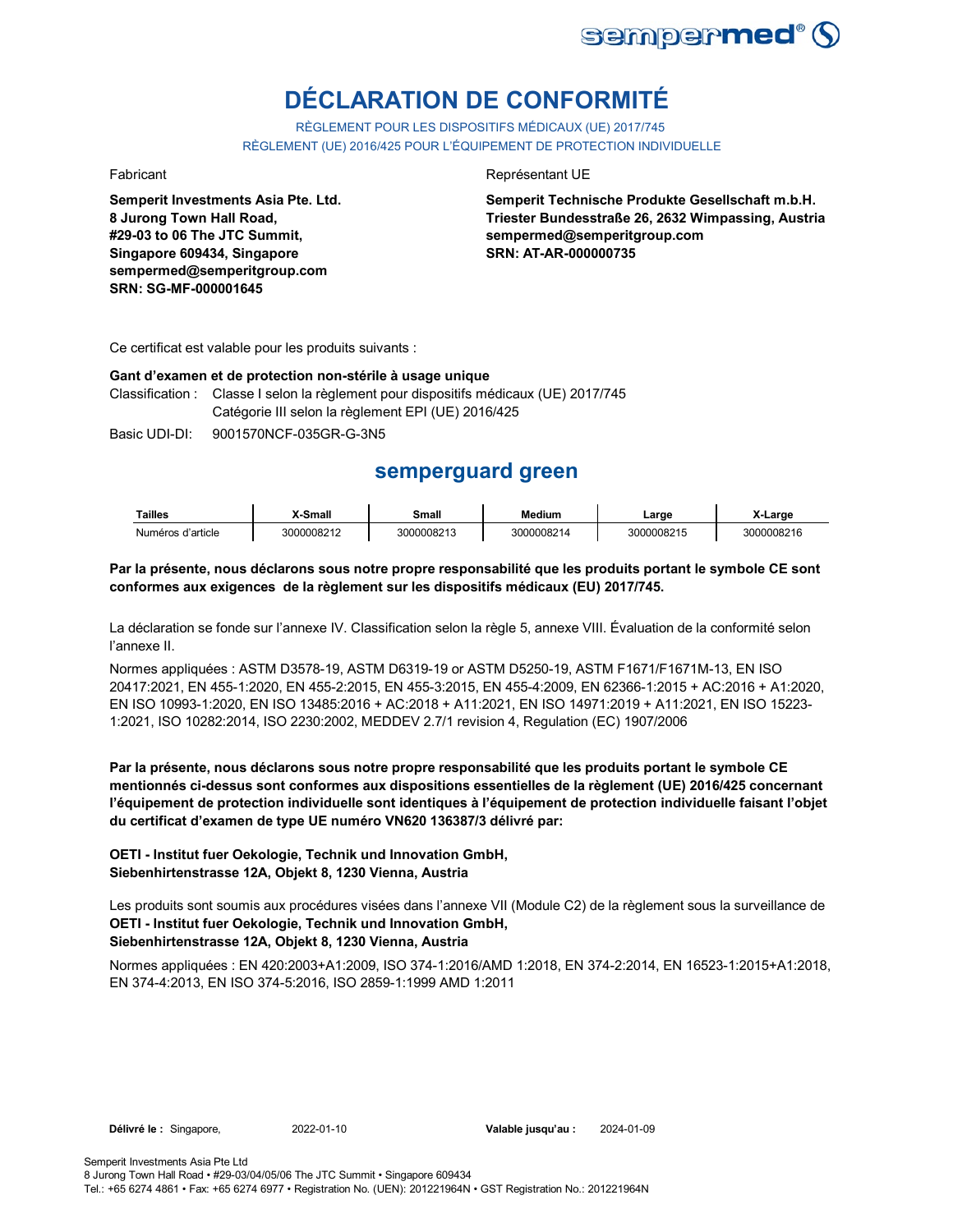

# **DICHIARAZIONE DI CONFORMITÀ**

REGOLAMENTO SUL DISPOSITIVO MEDICO (UE) 2017/745 REGOLAMENTO (UE) 2016/425 DELL'APPARECCHIATURA DI PROTEZIONE INDIVIDUALE

**Semperit Investments Asia Pte. Ltd. 8 Jurong Town Hall Road, #29-03 to 06 The JTC Summit, Singapore 609434, Singapore sempermed@semperitgroup.com SRN: SG-MF-000001645**

Produttore Rappresentante autorizzato nell'UE

**Semperit Technische Produkte Gesellschaft m.b.H. Triester Bundesstraße 26, 2632 Wimpassing, Austria sempermed@semperitgroup.com SRN: AT-AR-000000735**

Questo certificato è valido per il seguente prodotto:

#### **Guanto protettivo non sterile monouso da esame**

Clasificazione: Classe I secondo il regolamento dispositivi medici (UE) 2017/745 Categoria III secondo il regolamento (UE) 2016/425 del PPE

Basic UDI-DI: 9001570NCF-035GR-G-3N5 9001570NCF-035GR-G-3

## **semperguard green**

| <b>Misure</b>   | X-Small    | Small      | <b>Medium</b> | Large      | -Large     |
|-----------------|------------|------------|---------------|------------|------------|
| Codici articolo | 3000008212 | 3000008213 | 3000008214    | 3000008215 | 3000008216 |

#### **Con la presente, dichiariamo sotto la nostra esclusiva responsabilità che il prodotto con marchio CE sopra descritto soddisfa i requisiti del regolamento sui dispositivi medici (UE) 2017/745 .**

Dichiarazione basata sull'allegato IV. Classificazione secondo la regola 5, allegato VIII. La valutazione della conformità si basa sull'allegato II.

Norme applicate: ASTM D3578-19, ASTM D6319-19 or ASTM D5250-19, ASTM F1671/F1671M-13, EN ISO 20417:2021, EN 455-1:2020, EN 455-2:2015, EN 455-3:2015, EN 455-4:2009, EN 62366-1:2015 + AC:2016 + A1:2020, EN ISO 10993- 1:2020, EN ISO 13485:2016 + AC:2018 + A11:2021, EN ISO 14971:2019 + A11:2021, EN ISO 15223-1:2021, ISO 10282:2014, ISO 2230:2002, MEDDEV 2.7/1 revision 4, Regulation (EC) 1907/2006

**Con la presente, dichiariamo sotto la nostra esclusiva responsabilità che il prodotto con marchio CE sopra descritto è conforme alle disposizioni applicabili del Regolamento (UE) 2016/425 sui dispositivi di protezione individuale ed è identico al dispositivo di protezione personale che è soggetto al Certificato di Esame di Tipo UE n. VN620 136387/3 rilasciato da:**

**OETI - Institut fuer Oekologie, Technik und Innovation GmbH, Siebenhirtenstrasse 12A, Objekt 8, 1230 Vienna, Austria**

ed è soggetto alla procedura di cui all'allegato VII (modulo C2) del regolamento (UE) 2016/425 sotto il controllo di **OETI - Institut fuer Oekologie, Technik und Innovation GmbH,** 

## **Siebenhirtenstrasse 12A, Objekt 8, 1230 Vienna, Austria**

Norme applicate: EN 420:2003+A1:2009, ISO 374-1:2016/AMD 1:2018, EN 374-2:2014, EN 16523-1:2015+A1:2018, EN 374-4:2013, EN ISO 374-5:2016, ISO 2859-1:1999 AMD 1:2011

2024-01-09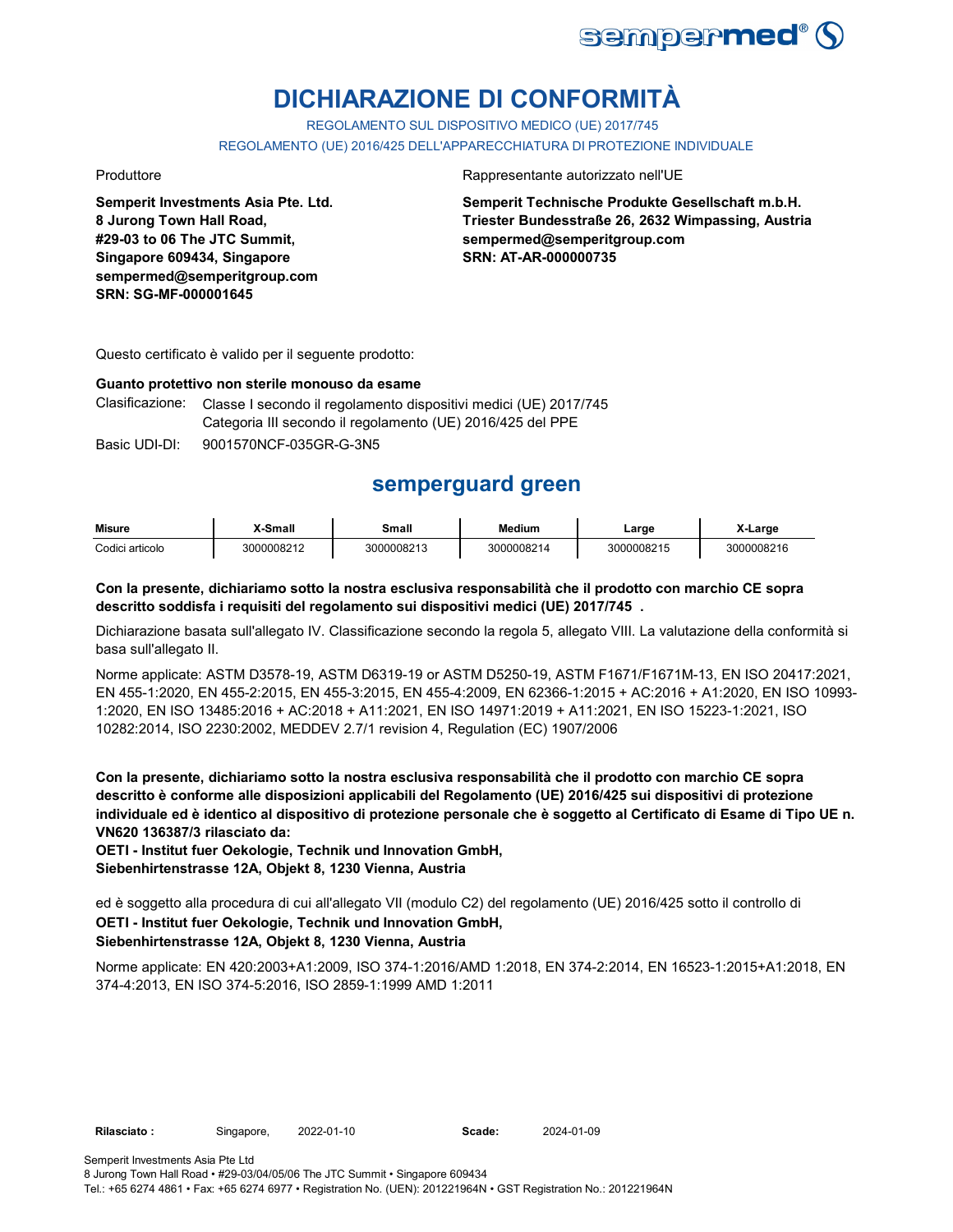

# **CONFORMITEITSVERKLARING**

VERORDENING MEDISCHE PRODUCTEN (EU) 2017/745

VERORDENING (EU) 2016/425 BETREFFENDE PERSOONLIJKE BESCHERMENDE UITRUSTING

**Semperit Investments Asia Pte. Ltd. 8 Jurong Town Hall Road, #29-03 to 06 The JTC Summit, Singapore 609434, Singapore sempermed@semperitgroup.com SRN: SG-MF-000001645**

#### Fabrikant Gemachtigde EU

**Semperit Technische Produkte Gesellschaft m.b.H. Triester Bundesstraße 26, 2632 Wimpassing, Austria sempermed@semperitgroup.com SRN: AT-AR-000000735**

Dit certificaat is geldig voor de volgende producten:

#### **Niet-steriele onderzoeks- en beschermende handschoenen voor eenmalig gebruik**

Classificatie: Klasse I volgens Verordening (EU) 2017/745 betreffende medische hulpmiddelen Categorie III volgens PBM-verordening (EU) 2016/425

Basic UDI-DI: 9001570NCF-035GR-G-3N5

## **semperguard green**

| Maten          | ` Small    | Small      | <b>Medium</b> | Large      | X-Larɑe    |
|----------------|------------|------------|---------------|------------|------------|
| Artikelnummers | 3000008212 | 3000008213 | 3000008214    | 3000008215 | 3000008216 |

**Wij verklaren hierbij onder uitsluitende verantwoordelijkheid, dat de CE-gemarkeerde producten voldoen aan de vereisten van de Verordening Medische Hulpmiddelen (EU) 2017/745.**

Verklaring op basis van bijlage IV. Classificatie volgens regel 5, bijlage VIII. De conformiteitsbeoordeling is gebaseerd op bijlage II.

Toegepaste normen: ASTM D3578-19, ASTM D6319-19 or ASTM D5250-19, ASTM F1671/F1671M-13, EN ISO 20417:2021, EN 455-1:2020, EN 455-2:2015, EN 455-3:2015, EN 455-4:2009, EN 62366-1:2015 + AC:2016 + A1:2020, EN ISO 10993-1:2020, EN ISO 13485:2016 + AC:2018 + A11:2021, EN ISO 14971:2019 + A11:2021, EN ISO 15223-1:2021, ISO 10282:2014, ISO 2230:2002, MEDDEV 2.7/1 revision 4, Regulation (EC) 1907/2006

**Hierbij verklaren wij onder uitsluitende verantwoordelijkheid, dat de bovengenoemde CE-gemarkeerde producten voldoen aan de relevante bepalingen van de Verordening (EU) 2016/425 over persoonlijke beschermingsmiddelen en het onderworpen zijn aan het certificaat van EU-typeonderzoek nr.VN620 136387/3 uitgegeven door:**

**OETI - Institut fuer Oekologie, Technik und Innovation GmbH, Siebenhirtenstrasse 12A, Objekt 8, 1230 Vienna, Austria**

De producten vallen onder de procedures van bijlage VII (module C2) van de verordening onder toezicht van

#### **OETI - Institut fuer Oekologie, Technik und Innovation GmbH, Siebenhirtenstrasse 12A, Objekt 8, 1230 Vienna, Austria**

Toegepaste normen: EN 420:2003+A1:2009, ISO 374-1:2016/AMD 1:2018, EN 374-2:2014, EN 16523- 1:2015+A1:2018, EN 374-4:2013, EN ISO 374-5:2016, ISO 2859-1:1999 AMD 1:2011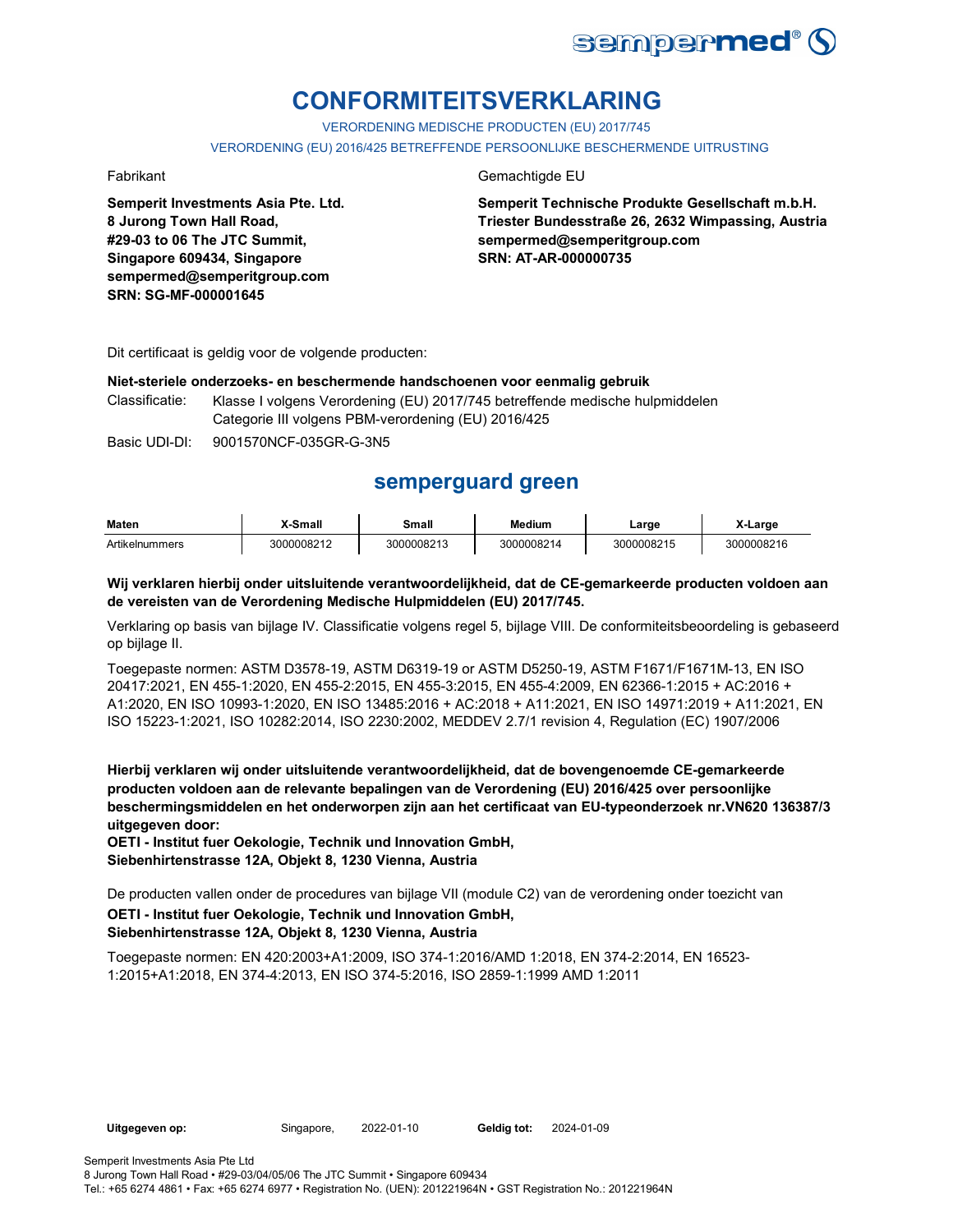

# **DECLARACIÓN DE CONFORMIDAD**

REGLAMENTO (UE) 2017/745 DE PRODUCTOS MEDICINALES REGLAMENTO (UE) 2016/425 PARA EQUIPAMIENTOS PERSONALES

**Semperit Investments Asia Pte. Ltd. 8 Jurong Town Hall Road, #29-03 to 06 The JTC Summit, Singapore 609434, Singapore sempermed@semperitgroup.com SRN: SG-MF-000001645**

#### Fabricante Representante de la UE

**Semperit Technische Produkte Gesellschaft m.b.H. Triester Bundesstraße 26, 2632 Wimpassing, Austria sempermed@semperitgroup.com SRN: AT-AR-000000735**

El presente certificado es válido para los siguientes productos:

#### **Guante de exploración y protección no estéril para un solo uso**

Clasificación: Clase I según el Reglamento de Productos Medicinales (EU) 2017/745 Categoría III según el Reglamento EPI (UE) 2016/425

Basic UDI-DI: 9001570NCF-035GR-G-3N5

## **semperguard green**

| Tamaños            | <sup>v</sup> -Small | Small      | <b>Medium</b> | Large      | X-Large    |
|--------------------|---------------------|------------|---------------|------------|------------|
| Número de artículo | 3000008212          | 3000008213 | 3000008214    | 3000008215 | 3000008216 |

#### **Por la presente confirmamos bajo nuestra exclusiva responsabilidad que los productos con marcado CE cumplen con los requisitos del Reglamento (UE) 2017/745 sobre productos sanitarios.**

Declaración basada en el anexo IV. Clasificación según la norma 5 del anexo VIII. La evaluación de la conformidad se basa en el anexo II.

Normas aplicadas: ASTM D3578-19, ASTM D6319-19 or ASTM D5250-19, ASTM F1671/F1671M-13, EN ISO 20417:2021, EN 455-1:2020, EN 455-2:2015, EN 455-3:2015, EN 455-4:2009, EN 62366-1:2015 + AC:2016 + A1:2020, EN ISO 10993- 1:2020, EN ISO 13485:2016 + AC:2018 + A11:2021, EN ISO 14971:2019 + A11:2021, EN ISO 15223-1:2021, ISO 10282:2014, ISO 2230:2002, MEDDEV 2.7/1 revision 4, Regulation (EC) 1907/2006

### **Por la presente confirmamos, bajo nuestra exclusiva responsabilidad, que los productos arriba mencionados con la marca CE cumplen con las disposiciones pertinentes del Reglamento (UE) 2016/425 para equipos de protección personal y están sujetos al Certificado de examen de tipo nº. VN620 136387/3 expedido por:**

### **OETI - Institut fuer Oekologie, Technik und Innovation GmbH,**

**Siebenhirtenstrasse 12A, Objekt 8, 1230 Vienna, Austria**

Los productos están sujetos a los procedimientos establecidos en el anexo VII (módulo C2) del Reglamento bajo la supervisión de

#### **OETI - Institut fuer Oekologie, Technik und Innovation GmbH, Siebenhirtenstrasse 12A, Objekt 8, 1230 Vienna, Austria**

Normas aplicadas: EN 420:2003+A1:2009, ISO 374-1:2016/AMD 1:2018, EN 374-2:2014, EN 16523-1:2015+A1:2018, EN 374-4:2013, EN ISO 374-5:2016, ISO 2859-1:1999 AMD 1:2011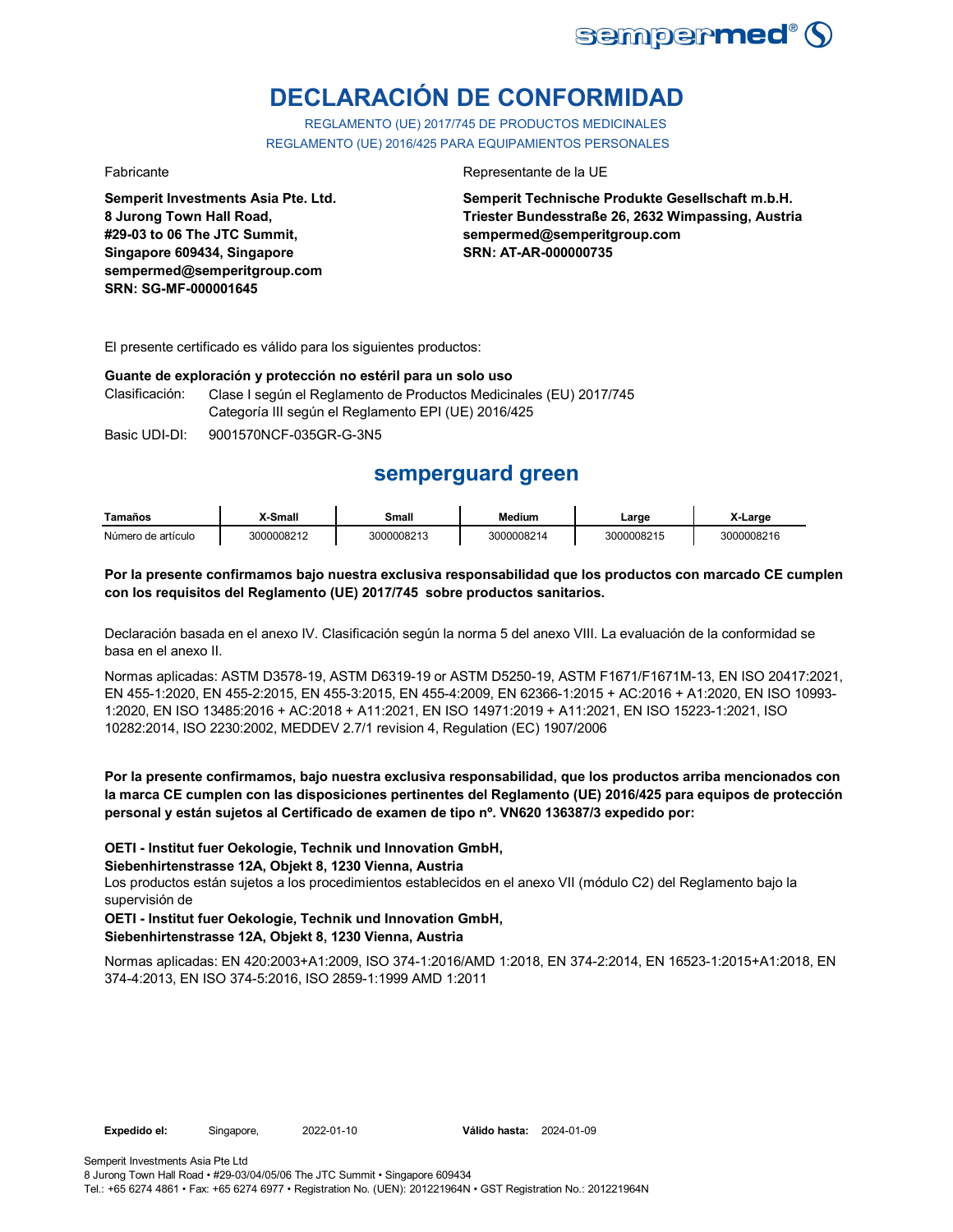

# **DECLARAÇÃO DE CONFORMIDADE**

REGULAMENTO (UE) 2017/745 SOBRE DISPOSITIVOS MÉDICOS REGULAMENTO (UE) 2016/425 SOBRE EQUIPAMENTO DE PROTEÇÃO INDIVIDUAL

**Semperit Investments Asia Pte. Ltd. 8 Jurong Town Hall Road, #29-03 to 06 The JTC Summit, Singapore 609434, Singapore sempermed@semperitgroup.com SRN: SG-MF-000001645**

#### Fabricante da UE

**Semperit Technische Produkte Gesellschaft m.b.H. Triester Bundesstraße 26, 2632 Wimpassing, Austria sempermed@semperitgroup.com SRN: AT-AR-000000735**

Este certificado é válido para os seguintes produtos:

#### **Luva de exame e de proteção não estéril para uso único**

Classificação: Classe I de acordo com o regulamento de Dispositivos Médicos (UE) 2017/745 Categoria III de acordo com o regulamento EPI (UE) 2016/425

Basic UDI-DI: 9001570NCF-035GR-G-3N5

## **semperguard green**

| <b>Tamanhos</b>   | -Small     | Small      | Medium     | ∟arge      | X-Large    |
|-------------------|------------|------------|------------|------------|------------|
| Números de artigo | 3000008212 | 3000008213 | 3000008214 | 3000008215 | 3000008216 |

#### **Declaramos desta forma, sob a nossa exclusiva responsabilidade, que os produtos com a marca CE estão em conformidade com os requisitos da Regulamento de Dispositivos Médicos (UE) 2017/745 .**

Declaração baseada no Anexo IV. Classificação de acordo com a regra 5, Anexo VIII. Avaliação da conformidade com base no Anexo II.

Normas aplicadas: ASTM D3578-19, ASTM D6319-19 or ASTM D5250-19, ASTM F1671/F1671M-13, EN ISO 20417:2021, EN 455-1:2020, EN 455-2:2015, EN 455-3:2015, EN 455-4:2009, EN 62366-1:2015 + AC:2016 + A1:2020, EN ISO 10993- 1:2020, EN ISO 13485:2016 + AC:2018 + A11:2021, EN ISO 14971:2019 + A11:2021, EN ISO 15223-1:2021, ISO 10282:2014, ISO 2230:2002, MEDDEV 2.7/1 revision 4, Regulation (EC) 1907/2006

**Declaramos desta forma, sob a nossa exclusiva responsabilidade, que os produtos com a marca CE acima mencionados estão em conformidade com as disposições relevantes do regulamento (UE) 2016/425 para Equipamentos de Proteção Individual e são objeto do certificado de exame de tipo da UE n.º VN620 136387/3 emitido por:**

**OETI - Institut fuer Oekologie, Technik und Innovation GmbH, Siebenhirtenstrasse 12A, Objekt 8, 1230 Vienna, Austria**

Os produtos são objeto dos procedimentos previstos no anexo VII (módulo C2) do regulamento, sob a supervisão de **OETI - Institut fuer Oekologie, Technik und Innovation GmbH, Siebenhirtenstrasse 12A, Objekt 8, 1230 Vienna, Austria**

Normas aplicadas: EN 420:2003+A1:2009, ISO 374-1:2016/AMD 1:2018, EN 374-2:2014, EN 16523-1:2015+A1:2018, EN 374-4:2013, EN ISO 374-5:2016, ISO 2859-1:1999 AMD 1:2011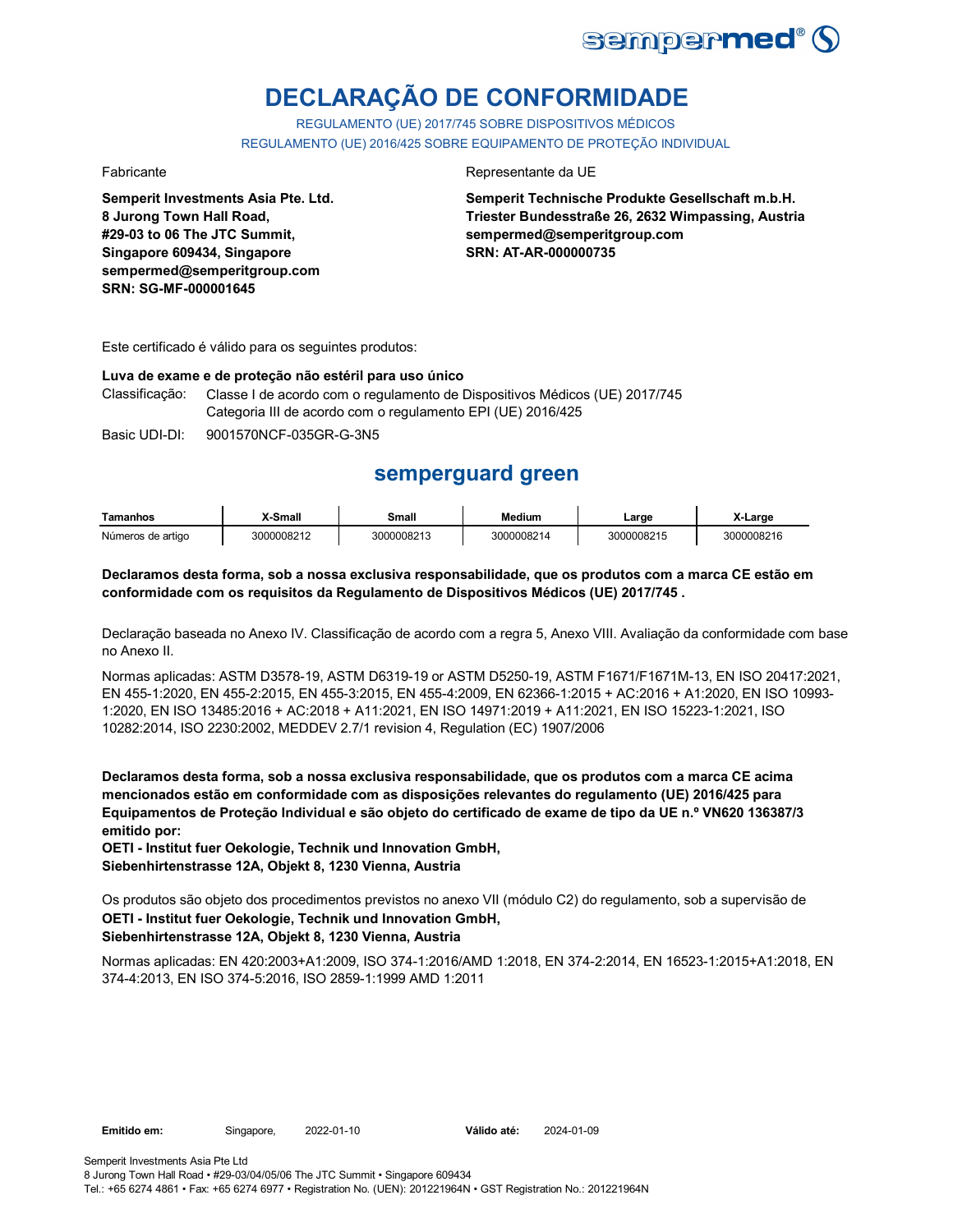

# **DEKLARATON OM ÖVERENSSTÄMMELSE**

FÖRORDNING (EU) 2017/745 MEDICINTEKNISKA PRODUKTER FÖRORDNING (EU) 2016/425 FÖR PERSONLIG SKYDDSUTRUSTNING

**Semperit Investments Asia Pte. Ltd. 8 Jurong Town Hall Road, #29-03 to 06 The JTC Summit, Singapore 609434, Singapore sempermed@semperitgroup.com SRN: SG-MF-000001645**

#### Tillverkare **Behörig representant hos EU**

**Semperit Technische Produkte Gesellschaft m.b.H. Triester Bundesstraße 26, 2632 Wimpassing, Austria sempermed@semperitgroup.com SRN: AT-AR-000000735**

Detta certifikat gäller följande produkt:

#### **Icke-steril inspektions- och skyddshandske för engångsanvändning**

Klassificering: Klass I enligt EU-förordning för medicintek-niska produkter (MD) (EU) 2017/745 Kategori III enligt EU-förordning för personlig skyddsutrustning (PPE) 2016/425

Basic UDI-DI: 9001570NCF-035GR-G-3N5

## **semperguard green**

| <b>Storlekar</b> | -Small     | Small      | <b>Medium</b> | Large<br>___ | ∟arɑe      |
|------------------|------------|------------|---------------|--------------|------------|
| Artikelkoder     | 3000008212 | 3000008213 | 3000008214    | 3000008215   | 3000008216 |

#### **Vi förklarar härmed under eget exklusivt ansvar att ovan beskrivna, CE-markerade produkt stämmer överens med erforderliga i förordning för medicinska produkter (EU) 2017/745.**

Förklaring på grundval av bilaga IV. Klassificering enligt regel 5, bilaga VIII. Bedömningen av överensstämmelse grundar sig på bilaga II.

Tillämpade standarder: ASTM D3578-19, ASTM D6319-19 or ASTM D5250-19, ASTM F1671/F1671M-13, EN ISO 20417:2021, EN 455-1:2020, EN 455-2:2015, EN 455-3:2015, EN 455-4:2009, EN 62366-1:2015 + AC:2016 + A1:2020, EN ISO 10993-1:2020, EN ISO 13485:2016 + AC:2018 + A11:2021, EN ISO 14971:2019 + A11:2021, EN ISO 15223- 1:2021, ISO 10282:2014, ISO 2230:2002, MEDDEV 2.7/1 revision 4, Regulation (EC) 1907/2006

### **Vi förklarar härmed under eget exklusivt ansvar att ovan beskrivna, CE-markerade produkt stämmer överens med tillämpliga bestämmelser i EU-förordningen 2016/425 för personlig skyddsutrustning och är identisk med den personliga skyddsutrustning som anges i EU-certifikat för typgranskning nummerVN620 136387/3 daterad av:**

#### **OETI - Institut fuer Oekologie, Technik und Innovation GmbH,**

#### **Siebenhirtenstrasse 12A, Objekt 8, 1230 Vienna, Austria**

och är föremål för den procedur som beskrivs i Bilaga VII (Modul C2) till EU-förordningen 2016/425 under the supervision of under uppsikt av

#### **OETI - Institut fuer Oekologie, Technik und Innovation GmbH, Siebenhirtenstrasse 12A, Objekt 8, 1230 Vienna, Austria**

Tillämpade standarder: EN 420:2003+A1:2009, ISO 374-1:2016/AMD 1:2018, EN 374-2:2014, EN 16523- 1:2015+A1:2018, EN 374-4:2013, EN ISO 374-5:2016, ISO 2859-1:1999 AMD 1:2011

Daterad : Singapore, 2022-01-10 Giltig till: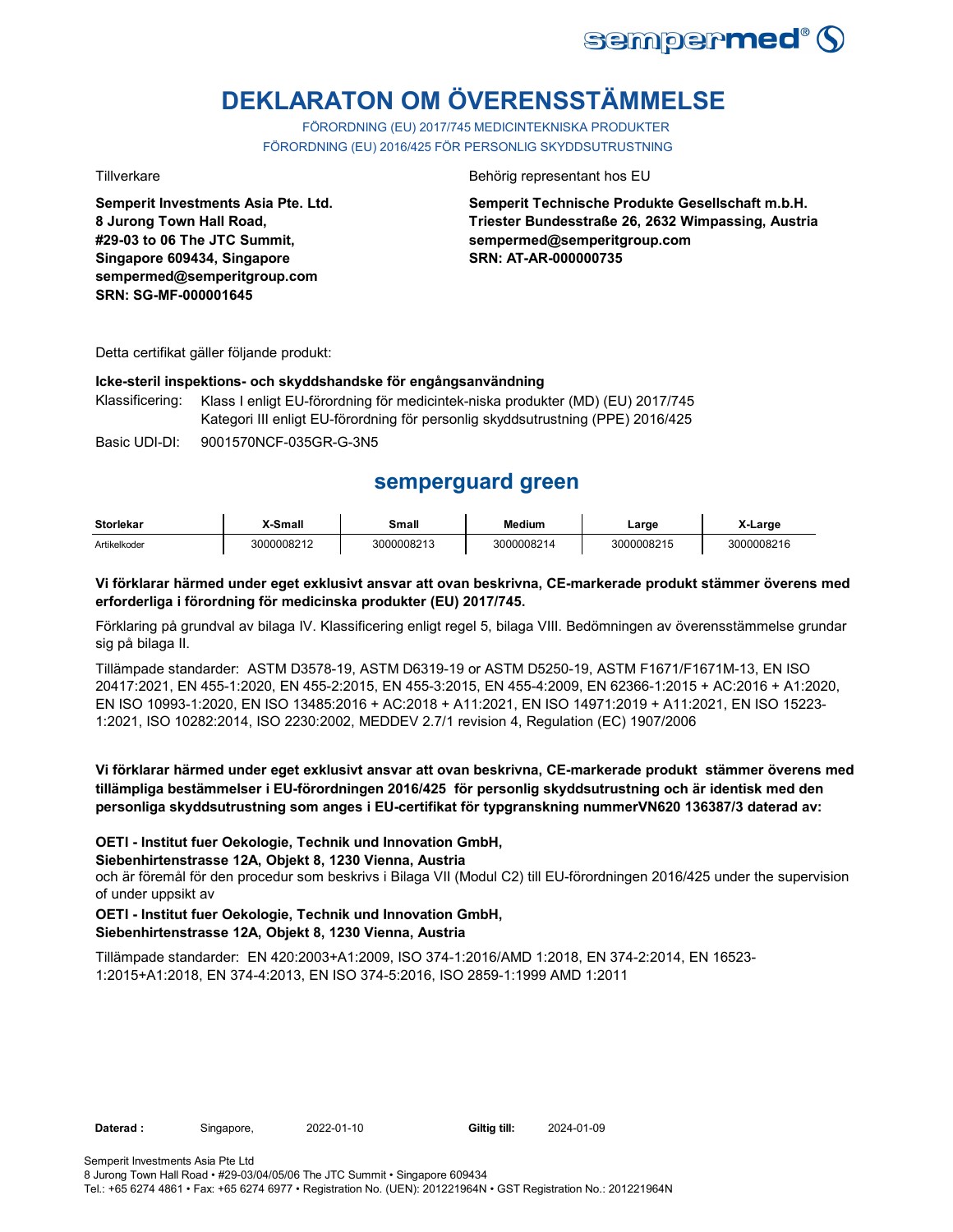

# **KONFORMITETSERKLÆRING**

FORORDNING (EU) 2017/745 OM MEDICINSK UDSTYR FORORDNING (EU) 2016/425 FOR PERSONLIGE VÆRNEMIDLER

**Semperit Investments Asia Pte. Ltd. 8 Jurong Town Hall Road, #29-03 to 06 The JTC Summit, Singapore 609434, Singapore sempermed@semperitgroup.com SRN: SG-MF-000001645**

### Producent **EU-befuldmægtigede**

**Semperit Technische Produkte Gesellschaft m.b.H. Triester Bundesstraße 26, 2632 Wimpassing, Austria sempermed@semperitgroup.com SRN: AT-AR-000000735**

Dette certifikat er gyldigt for følgende produkter:

#### **Ikke-steril undersøgelses- og beskyttelseshandske til engangsbrug**

Klassificering: Klasse I jævnfør (EU) 2017/745 -forordningen for medicinsk udstyr Kategori III jævnfør PVM-forordningen (EU) 2016/425

Basic UDI-DI: 9001570NCF-035GR-G-3N5

## **semperguard green**

| <b>Størrelser</b> | X-Small    | Small      | <b>Medium</b> | Large      | X-Large    |
|-------------------|------------|------------|---------------|------------|------------|
| Artikelnumre      | 3000008212 | 3000008213 | 3000008214    | 3000008215 | 3000008216 |

#### **Vi bekræfter hermed under fuldt ansvar, at de ovenfor nævnte CE-mærkede produkter stemmer overens med de krav i forordningen for medicinsk udstyr (EU) 2017/745.**

Erklæring på grundlag af bilag IV. Klassificering i henhold til regel 5, bilag VIII. Overensstemmelsesvurderingen er baseret på bilag II.

Anvendte standarder: ASTM D3578-19, ASTM D6319-19 or ASTM D5250-19, ASTM F1671/F1671M-13, EN ISO 20417:2021, EN 455-1:2020, EN 455-2:2015, EN 455-3:2015, EN 455-4:2009, EN 62366-1:2015 + AC:2016 + A1:2020, EN ISO 10993-1:2020, EN ISO 13485:2016 + AC:2018 + A11:2021, EN ISO 14971:2019 + A11:2021, EN ISO 15223- 1:2021, ISO 10282:2014, ISO 2230:2002, MEDDEV 2.7/1 revision 4, Regulation (EC) 1907/2006

**Vi bekræfter hermed under fuldt ansvar, at de ovenfor nævnte CE-mærkede produkter stemmer overens med med de afgørende bestemmelser i forordningen (EU) 2016/425 for personlige værnemidler, og er genstand for EUcertificering af typeafprøvning nr.VN620 136387/3 udstedt gennem:**

**OETI - Institut fuer Oekologie, Technik und Innovation GmbH,** 

**Siebenhirtenstrasse 12A, Objekt 8, 1230 Vienna, Austria**

Produkterne er genstand for procedurer jævnfør VII (modul C2) i forordningen med opsyn af

**OETI - Institut fuer Oekologie, Technik und Innovation GmbH,** 

### **Siebenhirtenstrasse 12A, Objekt 8, 1230 Vienna, Austria**

Anvendte standarder: EN 420:2003+A1:2009, ISO 374-1:2016/AMD 1:2018, EN 374-2:2014, EN 16523-1:2015+A1:2018, EN 374-4:2013, EN ISO 374-5:2016, ISO 2859-1:1999 AMD 1:2011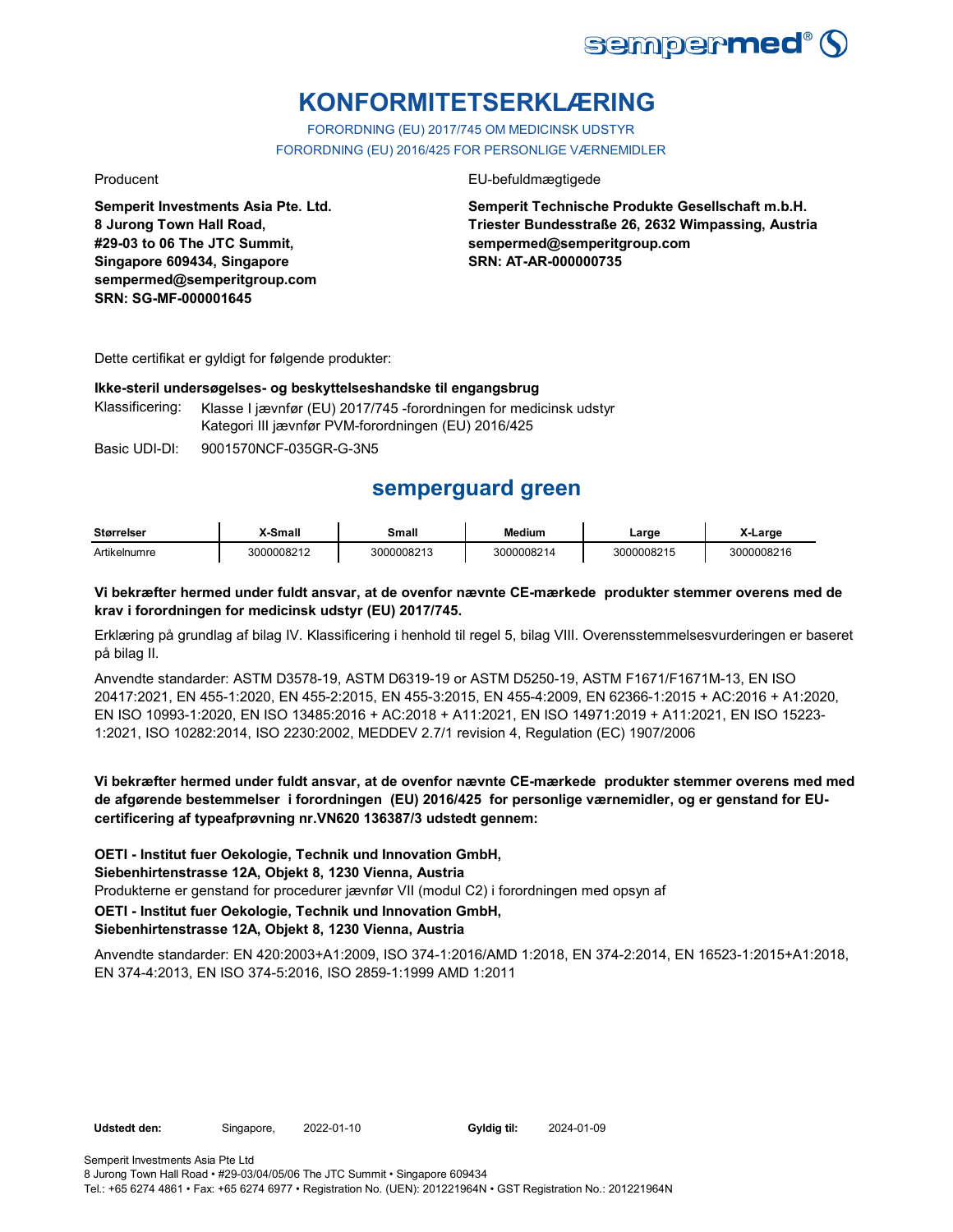

# **KONFORMITETSERKLÆRING**

FORORDNING FOR MEDISINSK UTSTYR (EU) 2017/745 FORORDNING (EU) 2016/425 OM PERSONLIG VERNEUTSTYR

**Semperit Investments Asia Pte. Ltd. 8 Jurong Town Hall Road, #29-03 to 06 The JTC Summit, Singapore 609434, Singapore sempermed@semperitgroup.com SRN: SG-MF-000001645**

#### Produsent **Autorisert representant i EU**

**Semperit Technische Produkte Gesellschaft m.b.H. Triester Bundesstraße 26, 2632 Wimpassing, Austria sempermed@semperitgroup.com SRN: AT-AR-000000735**

Dette sertifikatet er gyldig for følgende produkter:

#### **Ikke-steril undersøkelses- og beskyttelseshanske for engangsbruk**

Klassifisering: Klasse I i henhold til forordning for medisinsk utstyr (EU) 2017/745 Kategori III i henhold til PVU-forordningen (EU) nr. 2016/425

Basic UDI-DI: 9001570NCF-035GR-G-3N5

## **semperguard green**

| <b>Størrelser</b> | X-Small    | Small      | <b>Medium</b> | ∟arge      | X-Large    |
|-------------------|------------|------------|---------------|------------|------------|
| Artikkelnumre     | 3000008212 | 3000008213 | 3000008214    | 3000008215 | 3000008216 |

#### **Vi erklærer herved under eneansvar at det CE-merkede produktet oppfyller de kravene i Uredbet for medisinsk utstyr (EU) 2017/745.**

Erklæring basert på vedlegg IV. Klassifisering i henhold til regel nr. 5, vedlegg VIII. Samsvarsvurderingen er basert på vedlegg II.

Relevante standarder: ASTM D3578-19, ASTM D6319-19 or ASTM D5250-19, ASTM F1671/F1671M-13, EN ISO 20417:2021, EN 455-1:2020, EN 455-2:2015, EN 455-3:2015, EN 455-4:2009, EN 62366-1:2015 + AC:2016 + A1:2020, EN ISO 10993-1:2020, EN ISO 13485:2016 + AC:2018 + A11:2021, EN ISO 14971:2019 + A11:2021, EN ISO 15223- 1:2021, ISO 10282:2014, ISO 2230:2002, MEDDEV 2.7/1 revision 4, Regulation (EC) 1907/2006

**Vi erklærer herved under eneansvar at det CE-merkede produktet som er nevnt ovenfor oppfyller de relevante bestemmelsene i Forordning (EU) nr. 2016/425 om personlig verneutstyr og er gjenstand for EUtypeprøvesertifikat nr. VN620 136387/3 utstedt av: OETI - Institut fuer Oekologie, Technik und Innovation GmbH, Siebenhirtenstrasse 12A, Objekt 8, 1230 Vienna, Austria**

Produktet er gjenstand for prosedyren som er beskrevet i Vedlegg VII (Modul C2) i Forordning nr. 2016/425 under tilsyn av **OETI - Institut fuer Oekologie, Technik und Innovation GmbH, Siebenhirtenstrasse 12A, Objekt 8, 1230 Vienna, Austria**

Relevante standarder: EN 420:2003+A1:2009, ISO 374-1:2016/AMD 1:2018, EN 374-2:2014, EN 16523-1:2015+A1:2018, EN 374-4:2013, EN ISO 374-5:2016, ISO 2859-1:1999 AMD 1:2011

**Utstedt den:** Singapore, 2022-01-10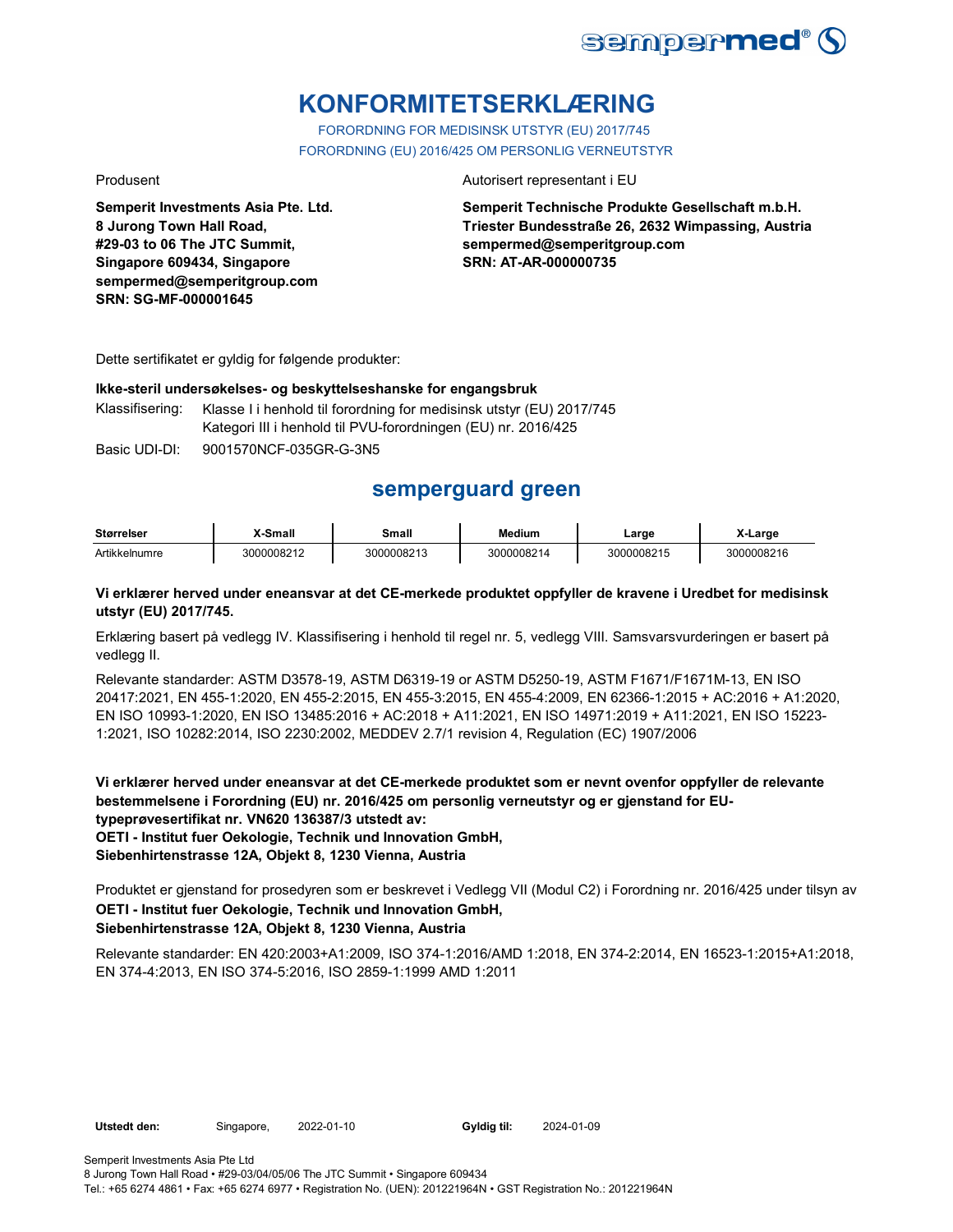

# **VAATIMUSTENMUKAISUUSVAKUUTUS**

LÄÄKINNÄLLISIÄ LAITTEITA KOSKEVA ASETUS (EU) 2017/745 HENKILÖNSUOJAIMISTA ANNETTU ASETUS (EU) 2016/425

**Semperit Investments Asia Pte. Ltd. 8 Jurong Town Hall Road, #29-03 to 06 The JTC Summit, Singapore 609434, Singapore sempermed@semperitgroup.com SRN: SG-MF-000001645**

Valmistaja EU:n valtuutettu edustaja

**Semperit Technische Produkte Gesellschaft m.b.H. Triester Bundesstraße 26, 2632 Wimpassing, Austria sempermed@semperitgroup.com SRN: AT-AR-000000735**

Tämä sertifikaatti koskee seuraavia tuotteita:

#### **Kertakäyttöinen ei-steriili tutkimus- ja suojakäsine**

Luokitus: Luokka I lääkinnällisiä laitteita koskevan asetuksen (EU) 2017/745 mukaisesti Luokka III henkilönsuojaimista annetun asetuksen (EU) 2016/425 mukaisesti

Basic UDI-DI: 9001570NCF-035GR-G-3N5

# **semperguard green**

| Koot         | X-Small         | <b>3mall</b> | Medium           | ∟arɑe      | .arge           |
|--------------|-----------------|--------------|------------------|------------|-----------------|
| Tuotenumerot | 10008212<br>וחר | 3000008213   | <b>000008214</b> | 3000008215 | 00008216<br>ว∩เ |

### **Täten vahvistamme yksinomaisella vastuullamme, että CE-merkityt tuotteet vastaavat lääkinnällisiä laitteita koskevan asetuksen (EU) 2017/745 mukaisia vaatimuksia.**

Liitteeseen IV perustuva julistus. Luokitus liitteen VIII 5 säännön mukaisesti. Vaatimustenmukaisuuden arviointi perustuu liitteeseen II.

Sovelletut standardit: ASTM D3578-19, ASTM D6319-19 or ASTM D5250-19, ASTM F1671/F1671M-13, EN ISO 20417:2021, EN 455-1:2020, EN 455-2:2015, EN 455-3:2015, EN 455-4:2009, EN 62366-1:2015 + AC:2016 + A1:2020, EN ISO 10993-1:2020, EN ISO 13485:2016 + AC:2018 + A11:2021, EN ISO 14971:2019 + A11:2021, EN ISO 15223- 1:2021, ISO 10282:2014, ISO 2230:2002, MEDDEV 2.7/1 revision 4, Regulation (EC) 1907/2006

**Täten vahvistamme yksinomaisella vastuullamme, että yllä mainitut CE-merkityt tuotteet vastaavat henkilönsuojaimista annetun asetuksen (EU) 2016/425 mukaisia perustavanlaatuisia vaatimuksia ja niihin sovelletaan EU:n tyyppitarkastustodistusta nro VN620 136387/3 laadittu :**

**OETI - Institut fuer Oekologie, Technik und Innovation GmbH,** 

**Siebenhirtenstrasse 12A, Objekt 8, 1230 Vienna, Austria**

Tuotteet ovat asetuksen liitteen VII (moduuli C2) mukaisen menettelyn kohteena, valvonnan suorittaa

**OETI - Institut fuer Oekologie, Technik und Innovation GmbH,** 

#### **Siebenhirtenstrasse 12A, Objekt 8, 1230 Vienna, Austria**

Sovelletut standardit: EN 420:2003+A1:2009, ISO 374-1:2016/AMD 1:2018, EN 374-2:2014, EN 16523-1:2015+A1:2018, EN 374-4:2013, EN ISO 374-5:2016, ISO 2859-1:1999 AMD 1:2011

**Laadittu :** Singapore, **Voimassa (asti):** 2022-01-10 2024-01-09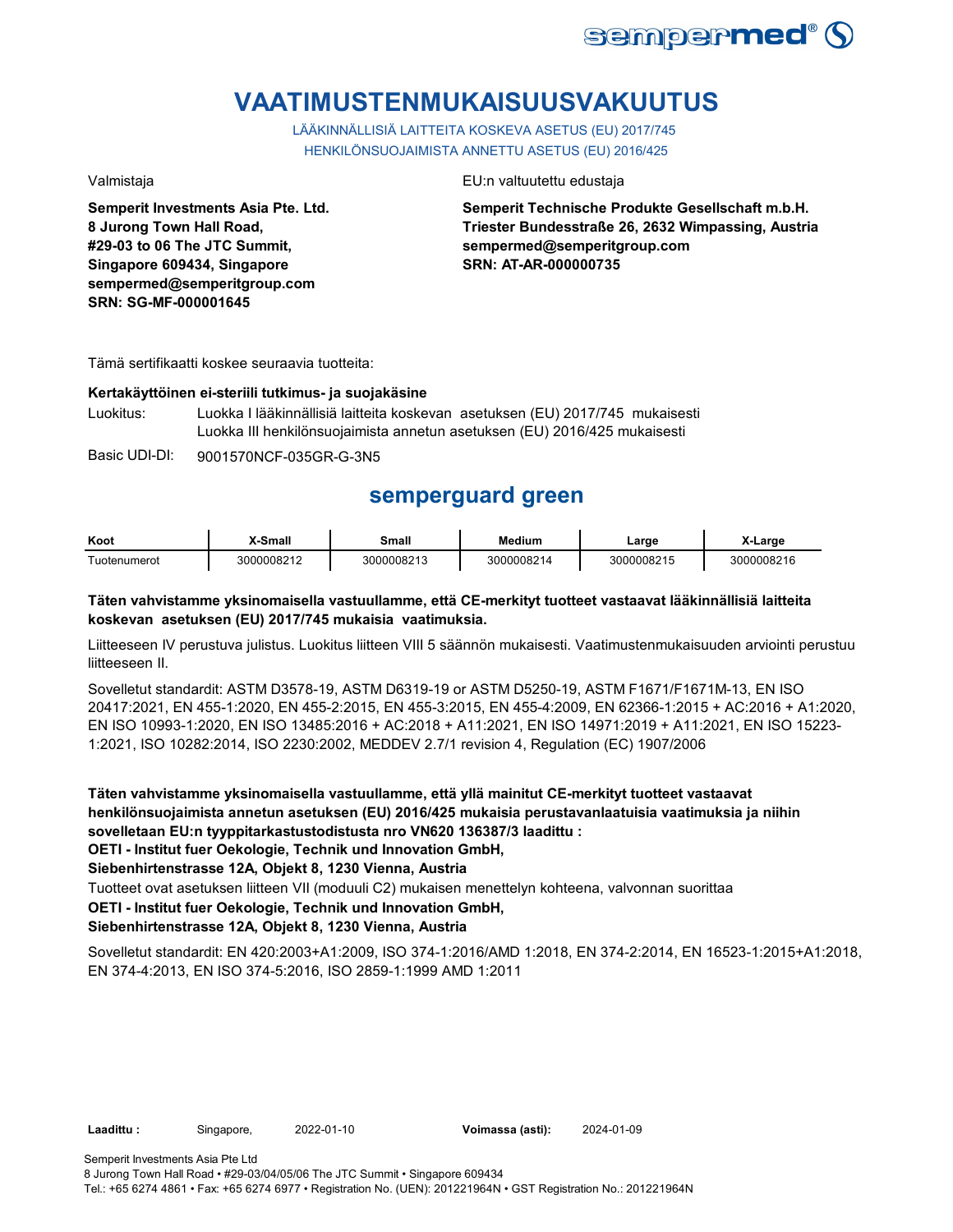

# **ATITIKTIES DEKLARACIJA**

REGLAMENTAS DĖL MEDICINOS PRIETAISŲ (ES) 2017/745 REGLAMENTAS (ES) 2016/425 DĖL ASMENINIŲ APSAUGOS PRIEMONIŲ

**Semperit Investments Asia Pte. Ltd. 8 Jurong Town Hall Road, #29-03 to 06 The JTC Summit, Singapore 609434, Singapore sempermed@semperitgroup.com SRN: SG-MF-000001645**

#### Gamintojas **ES interviewes ES interviewes** ES interviewes as estas estas estas estas estas estas estas estas estas estas estas estas estas estas estas estas estas estas estas estas estas estas estas estas estas estas estas

**Semperit Technische Produkte Gesellschaft m.b.H. Triester Bundesstraße 26, 2632 Wimpassing, Austria sempermed@semperitgroup.com SRN: AT-AR-000000735**

Šis sertifikatas galioja toliau nurodytiems produktams:

#### **Nesterilios vienkartinio naudojimo apžiūros ir apsauginės pirštinės**

Klasifikacija: I klasė pagal reglamentą dėl medicinos prietaisų (ES) 2017/745 III kategorija pagal reglamentą (ES) 2016/425 dėl asmeninių apsaugos priemonių

Basic UDI-DI: 9001570NCF-035GR-G-3N5

# **semperguard green**

| Dvdžiai            | <sup>v</sup> -Small | Small<br>_____ | <b>Medium</b>         | _arge      | Large      |
|--------------------|---------------------|----------------|-----------------------|------------|------------|
| Prekiu<br>numeriai | 3000008212          | 3000008213     | <b>0008214</b><br>ว∩r | 3000008215 | 3000008216 |

### **Prisiimdami visą atsakomybę šiuo dokumentu patvirtiname, kad CE paženklinti produktai atitinka reglamentą dėl medicinos prietaisų (ES) 2017/745 reikalavimus.**

Deklaracija, pagrįsta IV priedu. Klasifikavimas pagal VIII priedo 5 taisyklę. Atitikties įvertinimas pagal II priedą.

Taikomi standartai: ASTM D3578-19, ASTM D6319-19 or ASTM D5250-19, ASTM F1671/F1671M-13, EN ISO 20417:2021, EN 455-1:2020, EN 455-2:2015, EN 455-3:2015, EN 455-4:2009, EN 62366-1:2015 + AC:2016 + A1:2020, EN ISO 10993- 1:2020, EN ISO 13485:2016 + AC:2018 + A11:2021, EN ISO 14971:2019 + A11:2021, EN ISO 15223-1:2021, ISO 10282:2014, ISO 2230:2002, MEDDEV 2.7/1 revision 4, Regulation (EC) 1907/2006

**Prisiimdami visą atsakomybę, šiuo dokumentu patvirtiname, kad anksčiau paminėti CE paženklinti produktai atitinka svarbiausius reglamentą dėl asmeninių apsaugos priemonių (ES) 2016/425 reikalavimus ir yra ES tipo tyrimo sertifikato Nr. objektas. VN620 136387/3 išduota :**

**OETI - Institut fuer Oekologie, Technik und Innovation GmbH,** 

**Siebenhirtenstrasse 12A, Objekt 8, 1230 Vienna, Austria**

Produktai yra metodo objektas pagal reglamentą VII priedą (modulis C2) prižiūrint

**OETI - Institut fuer Oekologie, Technik und Innovation GmbH,** 

#### **Siebenhirtenstrasse 12A, Objekt 8, 1230 Vienna, Austria**

Taikomi standartai: EN 420:2003+A1:2009, ISO 374-1:2016/AMD 1:2018, EN 374-2:2014, EN 16523-1:2015+A1:2018, EN 374-4:2013, EN ISO 374-5:2016, ISO 2859-1:1999 AMD 1:2011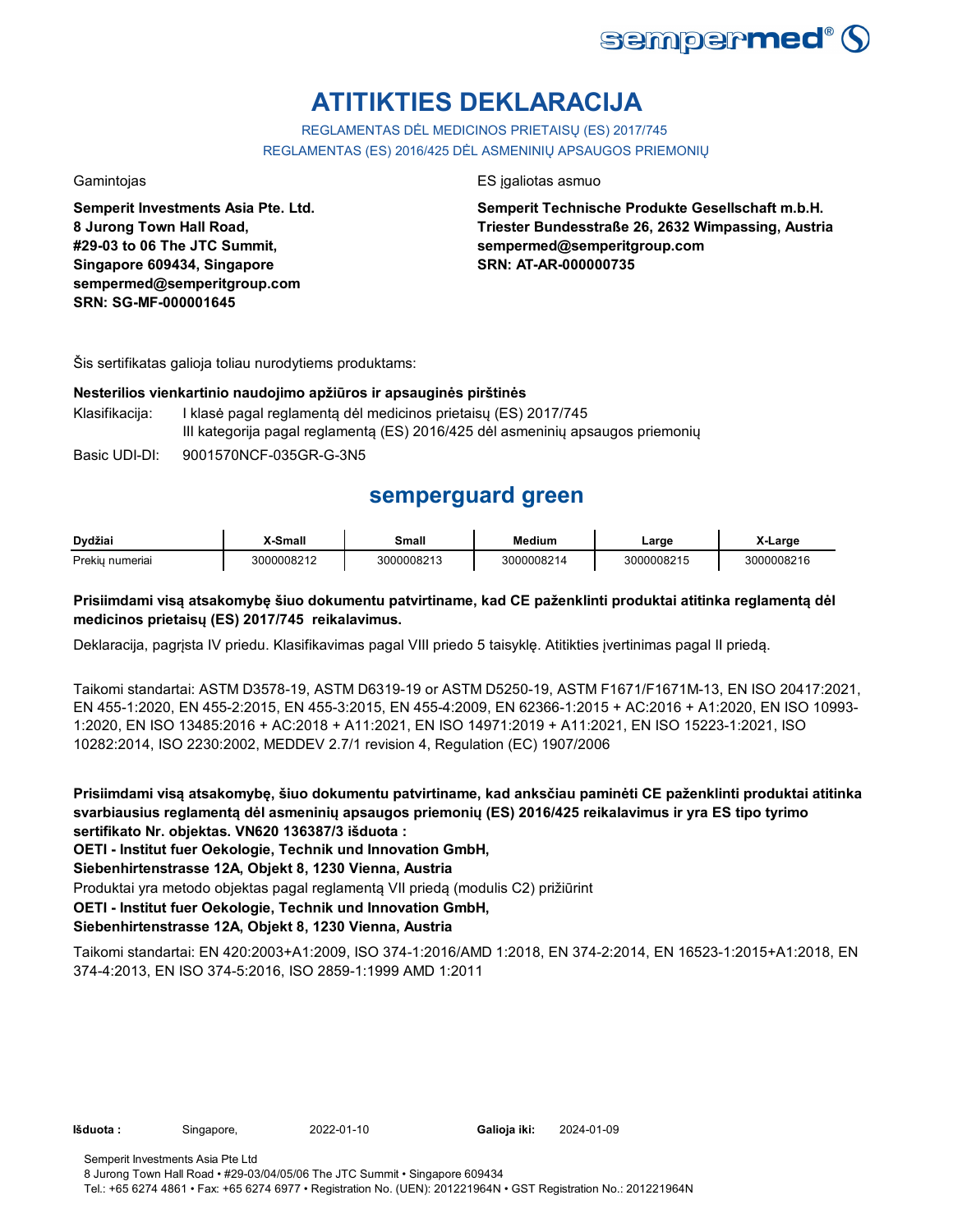

# **ATBILSTĪBAS DEKLARĀCIJA**

MEDICĪNAS IERĪČU REGULA (ES) 2017/745

REGULA (ES) 2016/425 PAR INDIVIDUĀLAJIEM AIZSARDZĪBAS LĪDZEKĻIEM

**Semperit Investments Asia Pte. Ltd. 8 Jurong Town Hall Road, #29-03 to 06 The JTC Summit, Singapore 609434, Singapore sempermed@semperitgroup.com SRN: SG-MF-000001645**

Likumīgais ražotājs **Pilnvarotais pārstāvis ES** 

**Semperit Technische Produkte Gesellschaft m.b.H. Triester Bundesstraße 26, 2632 Wimpassing, Austria sempermed@semperitgroup.com SRN: AT-AR-000000735**

Šis sertifikāts ir derīgs šādam produktam:

#### **Nesterili izmeklēšanas aizsargcimdi vienreizējai lietošanai**

Klasifikācija: I klase saskaņā ar medicīnas ierīču Regulu (ES) 2017/745 III kategorija saskaņā ar IAL Regulu (ES) 2016/425

Basic UDI-DI: 9001570NCF-035GR-G-3N5

## **semperguard green**

| Izmēri          | <b>X-Small</b> | Small      | <b>Medium</b> | Large      | X-Large    |
|-----------------|----------------|------------|---------------|------------|------------|
| Artikula numurs | 3000008212     | 3000008213 | 3000008214    | 3000008215 | 3000008216 |

#### **Ar šo mēs apliecinām, ka iepriekš aprakstītais produkts ar CE marķējumu atbilst medicīnas ierīču (ES) 2017/745 regulas prasībām.**

Deklarācija, pamatojoties uz IV pielikumu. Klasifikācija saskaņā ar VIII pielikuma 5. noteikumu. Atbilstības novērtēšanas pamatā ir II pielikums.

Piemērotie standarti: ASTM D3578-19, ASTM D6319-19 or ASTM D5250-19, ASTM F1671/F1671M-13, EN ISO 20417:2021, EN 455-1:2020, EN 455-2:2015, EN 455-3:2015, EN 455-4:2009, EN 62366-1:2015 + AC:2016 + A1:2020, EN ISO 10993-1:2020, EN ISO 13485:2016 + AC:2018 + A11:2021, EN ISO 14971:2019 + A11:2021, EN ISO 15223- 1:2021, ISO 10282:2014, ISO 2230:2002, MEDDEV 2.7/1 revision 4, Regulation (EC) 1907/2006

**Ar šo mēs apliecinām, ka iepriekš aprakstītais produkts ar CE marķējumu atbilst Regulas (ES) 2016/425 par individuālajiem aizsardzības līdzekļiem piemērojamajiem noteikumiem un ir identisks individuālajiem aizsardzības līdzekļiem, uz kuriem attiecas ES tipa pārbaudes sertifikāts Nr. VN620 136387/3 izdots :**

**OETI - Institut fuer Oekologie, Technik und Innovation GmbH,** 

**Siebenhirtenstrasse 12A, Objekt 8, 1230 Vienna, Austria**

un uz to attiecas Regulas (ES) 2016/425 VII pielikumā (C2 modulis) noteiktā procedūra

**OETI - Institut fuer Oekologie, Technik und Innovation GmbH,** 

### **Siebenhirtenstrasse 12A, Objekt 8, 1230 Vienna, Austria**

Piemērotie standarti: EN 420:2003+A1:2009, ISO 374-1:2016/AMD 1:2018, EN 374-2:2014, EN 16523-1:2015+A1:2018, EN 374-4:2013, EN ISO 374-5:2016, ISO 2859-1:1999 AMD 1:2011

**Izdots :** Singapore, 2022-01-10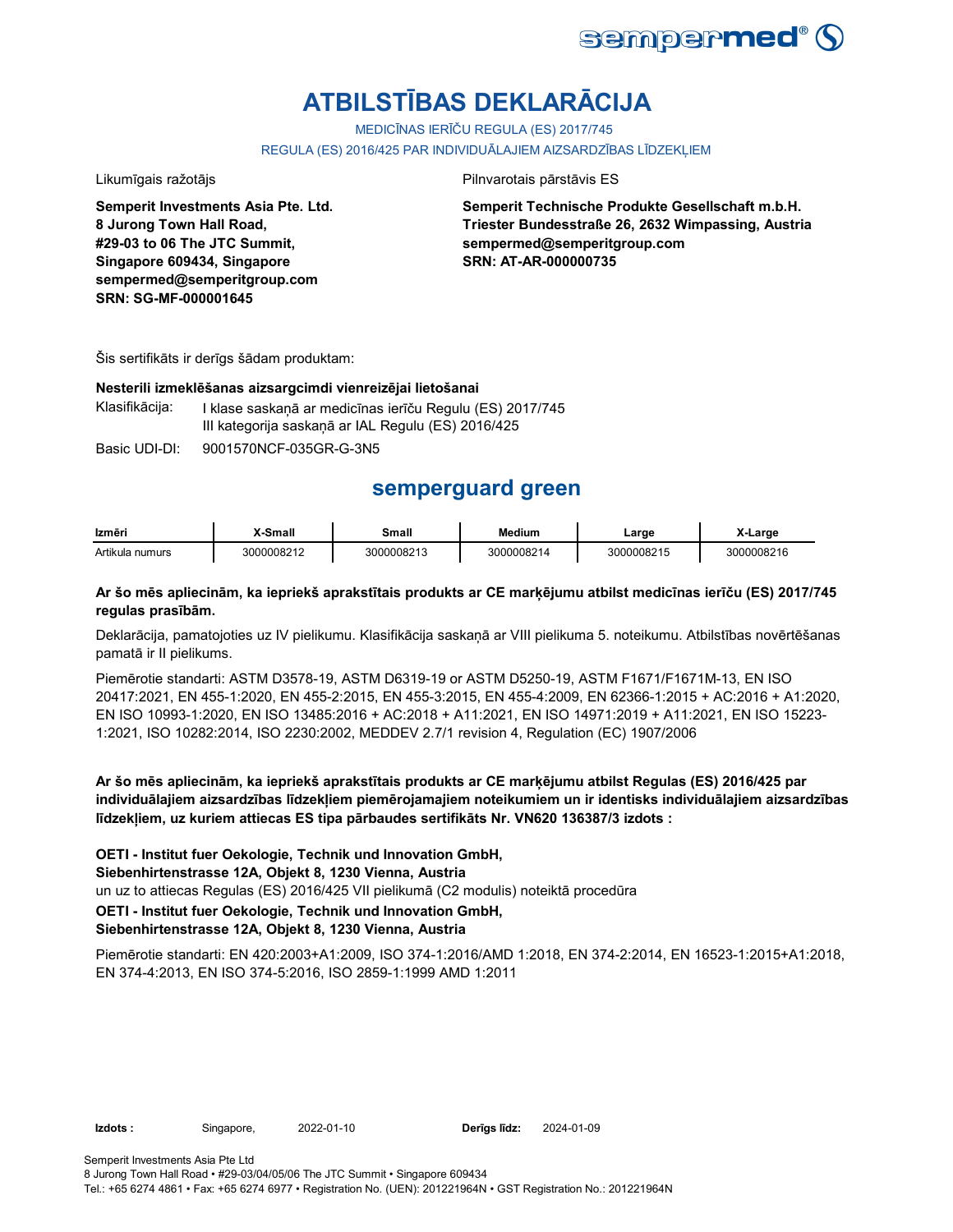

# **VASTAVUSDEKLARATSIOON**

MEDITSIINITOODETE MÄÄRUS (EL) 2017/745 ISIKUKAITSEVAHENDITE MÄÄRUS (EL) 2016/425

**Semperit Investments Asia Pte. Ltd. 8 Jurong Town Hall Road, #29-03 to 06 The JTC Summit, Singapore 609434, Singapore sempermed@semperitgroup.com SRN: SG-MF-000001645**

#### Tootja Volitatud esindaja EL-is

**Semperit Technische Produkte Gesellschaft m.b.H. Triester Bundesstraße 26, 2632 Wimpassing, Austria sempermed@semperitgroup.com SRN: AT-AR-000000735**

See sertifikaat kehtib järgmistele toodetele:

#### **Mittesteriilne läbivaatus- ja kaitsekinnas ühekordseks kasutuseks**

Klassifikatsioon: I klass kooskõlas meditsiinitoodete määrusega (EU) 2017/745 III kategooria kooskõlas isikukaitsevahendite määrusega (EL) 2016/425

Basic UDI-DI: 9001570NCF-035GR-G-3N5

## **semperguard green**

| Suurused     | -Small   | Small      | Medium       | _arɑe      | Large |
|--------------|----------|------------|--------------|------------|-------|
| Tootenumbrid | M0008211 | 3000008212 | <b>ANOOO</b> | 3000008215 | 08216 |

#### **Kinnitame oma ainuvastutusel, et CE-märgisega tooted on kooskõlas meditsiinitoodete määruse (EU) 2017/745 nõuetega.**

Deklaratsioon põhineb IV lisal. Klassifikatsioon kooskõlas VIII lisa 5. reegliga. Vastavushindamine põhineb II lisal.

Kohaldatud normid: ASTM D3578-19, ASTM D6319-19 or ASTM D5250-19, ASTM F1671/F1671M-13, EN ISO 20417:2021, EN 455-1:2020, EN 455-2:2015, EN 455-3:2015, EN 455-4:2009, EN 62366-1:2015 + AC:2016 + A1:2020, EN ISO 10993- 1:2020, EN ISO 13485:2016 + AC:2018 + A11:2021, EN ISO 14971:2019 + A11:2021, EN ISO 15223-1:2021, ISO 10282:2014, ISO 2230:2002, MEDDEV 2.7/1 revision 4, Regulation (EC) 1907/2006

**Kinnitame oma ainuvastutusel, et eespool nimetatud CE-märgistusega tooted on kooskõlas isikukaitsevahendite määruse (EL) 2016/425 põhisätetega ning on identsed isikukaitsevahenditega, mille kohta on välja antud EÜ tüübihindamistõend nrVN620 136387/3 välja :**

**OETI - Institut fuer Oekologie, Technik und Innovation GmbH,** 

**Siebenhirtenstrasse 12A, Objekt 8, 1230 Vienna, Austria**

Toodetele kohaldub määruse VII lisa (moodul C2) menetlus, mille üle teostab järelevalvet

**OETI - Institut fuer Oekologie, Technik und Innovation GmbH,** 

### **Siebenhirtenstrasse 12A, Objekt 8, 1230 Vienna, Austria**

Kohaldatud normid: EN 420:2003+A1:2009, ISO 374-1:2016/AMD 1:2018, EN 374-2:2014, EN 16523-1:2015+A1:2018, EN 374-4:2013, EN ISO 374-5:2016, ISO 2859-1:1999 AMD 1:2011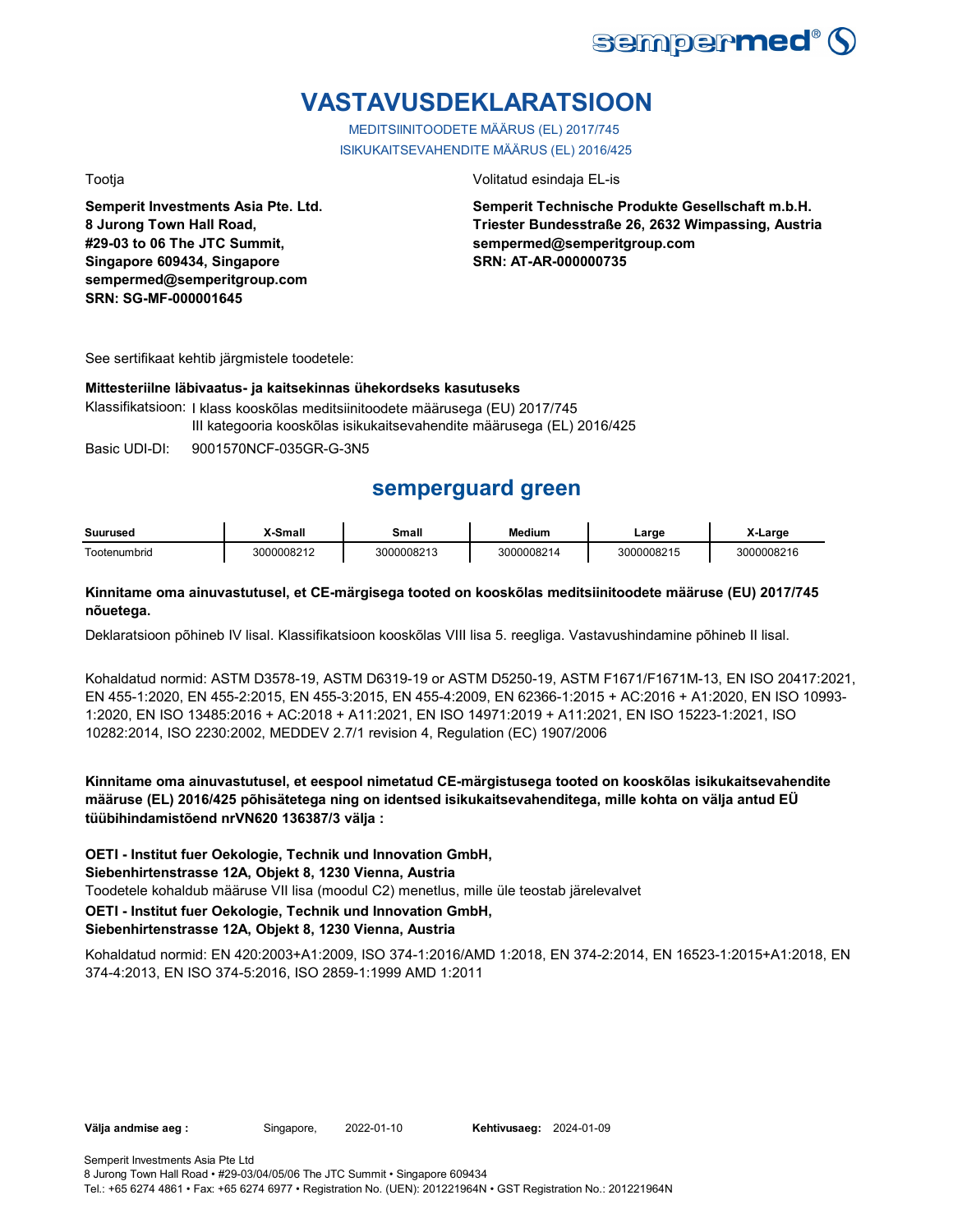

# **PROHLÁŠENÍ O SHODĚ**

NAŘÍZENÍ O ZDRAVOTNICKÝCH PROSTŘEDCÍCH (EU) 2017/745 NAŘÍZENÍ (EU) 2016/425 PRO OSOBNÍ OCHRANNÉ PROSTŘEDKY

**Semperit Investments Asia Pte. Ltd. 8 Jurong Town Hall Road, #29-03 to 06 The JTC Summit, Singapore 609434, Singapore sempermed@semperitgroup.com SRN: SG-MF-000001645**

#### Výrobce EU zplnomocněný zástupce EU zplnomocněný zástupce

**Semperit Technische Produkte Gesellschaft m.b.H. Triester Bundesstraße 26, 2632 Wimpassing, Austria sempermed@semperitgroup.com SRN: AT-AR-000000735**

Tento certifikát je platný pro následující produkty:

#### **Nesterilní vyšetřovací a ochranné rukavice pro jednorázové použití**

Klasifikace Třída I podle nařízení o zdravotnických prostředcích (EU) 2017/745 Kategorie III podle nařízení o OOP (EU) 2016/425

Basic UDI-DI: 9001570NCF-035GR-G-3N5

# **semperguard green**

| Velikosti      | X-Small    | Small      | Medium                | ∟arge      | -Larɑɾ     |
|----------------|------------|------------|-----------------------|------------|------------|
| Číslo produktu | 3000008212 | 3000008213 | <sup>?000008214</sup> | 3000008215 | 3000008216 |

### **Tímto potvrzujeme s výlučnou odpovědností, že produkty označené CE souhlasí se požadavky nařízení o zdravotnických prostředcích (EU) 2017/745.**

Prohlášení na základě přílohy IV. Klasifikace podle pravidla 5 přílohy VIII. Posouzení shody je založeno na příloze II.

Použité normy: ASTM D3578-19, ASTM D6319-19 or ASTM D5250-19, ASTM F1671/F1671M-13, EN ISO 20417:2021, EN 455-1:2020, EN 455-2:2015, EN 455-3:2015, EN 455-4:2009, EN 62366-1:2015 + AC:2016 + A1:2020, EN ISO 10993-1:2020, EN ISO 13485:2016 + AC:2018 + A11:2021, EN ISO 14971:2019 + A11:2021, EN ISO 15223-1:2021, ISO 10282:2014, ISO 2230:2002, MEDDEV 2.7/1 revision 4, Regulation (EC) 1907/2006

**Tímto potvrzujeme s výlučnou odpovědností, že výše uvedené produkty označené jako CE souhlasí s příslušnými ustanoveními nařízení (EU) 2016/425 pro Osobní ochranné prostředky a jsou předmětem přezkoušení EU č.VN620 136387/3 vystaveno :**

**OETI - Institut fuer Oekologie, Technik und Innovation GmbH,** 

**Siebenhirtenstrasse 12A, Objekt 8, 1230 Vienna, Austria**

Produkty jsou předmětem procesu podle dodatku VII (moduly, C2) nařízení pod dohledem

**OETI - Institut fuer Oekologie, Technik und Innovation GmbH,** 

#### **Siebenhirtenstrasse 12A, Objekt 8, 1230 Vienna, Austria**

Použité normy: EN 420:2003+A1:2009, ISO 374-1:2016/AMD 1:2018, EN 374-2:2014, EN 16523-1:2015+A1:2018, EN 374-4:2013, EN ISO 374-5:2016, ISO 2859-1:1999 AMD 1:2011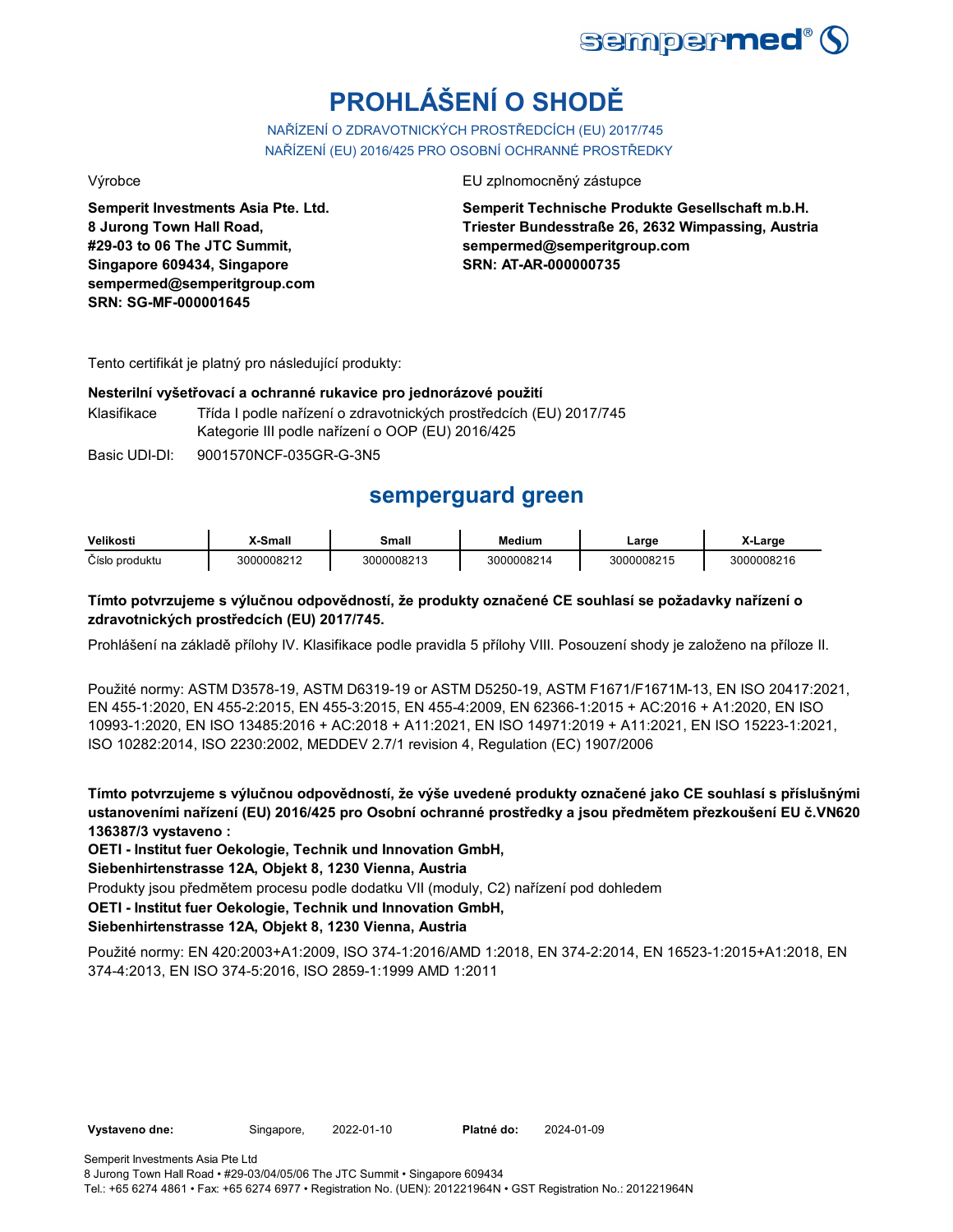

# **VYHLÁSENIE O ZHODE**

NARIADENIE (EU) 2017/745 O ZDRAVOTNÍCKYCH POMÔCKACH NARIADENIE (EÚ) 2016/425 O OSOBNÝCH OCHRANNÝCH PROSTRIEDKOCH

**Semperit Investments Asia Pte. Ltd. 8 Jurong Town Hall Road, #29-03 to 06 The JTC Summit, Singapore 609434, Singapore sempermed@semperitgroup.com SRN: SG-MF-000001645**

#### Výrobca Splnomocnenec pre EÚ

**Semperit Technische Produkte Gesellschaft m.b.H. Triester Bundesstraße 26, 2632 Wimpassing, Austria sempermed@semperitgroup.com SRN: AT-AR-000000735**

Tento certifikát je platný pre nasledujúce body:

#### **Nesterilné vyšetrovacie a ochranné rukavice na jedno použitie**

Klasifikácia: Trieda I podľa Nariadenia (EU) 2017/745 o zdravotníckych pomôckach Kategória III podľa Nariadenia o osobných ochranných pomôckach (EU) 2016/425

Basic UDI-DI: 9001570NCF-035GR-G-3N5

## **semperguard green**

| Veľkosti      | X-Small    | Small      | <b>Medium</b> | ∟arge      | X-Large    |
|---------------|------------|------------|---------------|------------|------------|
| Výrobné čísla | 3000008212 | 3000008213 | 3000008214    | 3000008215 | 3000008216 |

### **Týmto vo svojej výhradnej zodpovednosti potvrdzujeme, že výrobky označené symbolom CE sú v súlade so požiadavkami Nariadenia (EU) 2017/745 o zdravotníckych pomôckach.**

Vyhlásenie na základe prílohy IV. Klasifikácia podľa pravidla 5 prílohy VIII. Posudzovanie zhody je založené na prílohe II.

Súvisiace normy: ASTM D3578-19, ASTM D6319-19 or ASTM D5250-19, ASTM F1671/F1671M-13, EN ISO 20417:2021, EN 455-1:2020, EN 455-2:2015, EN 455-3:2015, EN 455-4:2009, EN 62366-1:2015 + AC:2016 + A1:2020, EN ISO 10993- 1:2020, EN ISO 13485:2016 + AC:2018 + A11:2021, EN ISO 14971:2019 + A11:2021, EN ISO 15223-1:2021, ISO 10282:2014, ISO 2230:2002, MEDDEV 2.7/1 revision 4, Regulation (EC) 1907/2006

**Týmto vo svojej výhradnej zodpovednosti potvrdzujeme, že výrobky označené symbolom CE sú v súlade so smerodajnými ustanoveniami Nariadenia (EÚ) 2016/425 o osobných ochranných prostriedkoch a sú predmetom EU - Osvedčenia o typovej skúške č. VN620 136387/3 vyhotovené :**

**OETI - Institut fuer Oekologie, Technik und Innovation GmbH,** 

**Siebenhirtenstrasse 12A, Objekt 8, 1230 Vienna, Austria**

Výrobky sú predmetom konania podľa dodatku VII (moduly C2) Nariadenia pod dohľadom

**OETI - Institut fuer Oekologie, Technik und Innovation GmbH,** 

#### **Siebenhirtenstrasse 12A, Objekt 8, 1230 Vienna, Austria**

Súvisiace normy: EN 420:2003+A1:2009, ISO 374-1:2016/AMD 1:2018, EN 374-2:2014, EN 16523-1:2015+A1:2018, EN 374-4:2013, EN ISO 374-5:2016, ISO 2859-1:1999 AMD 1:2011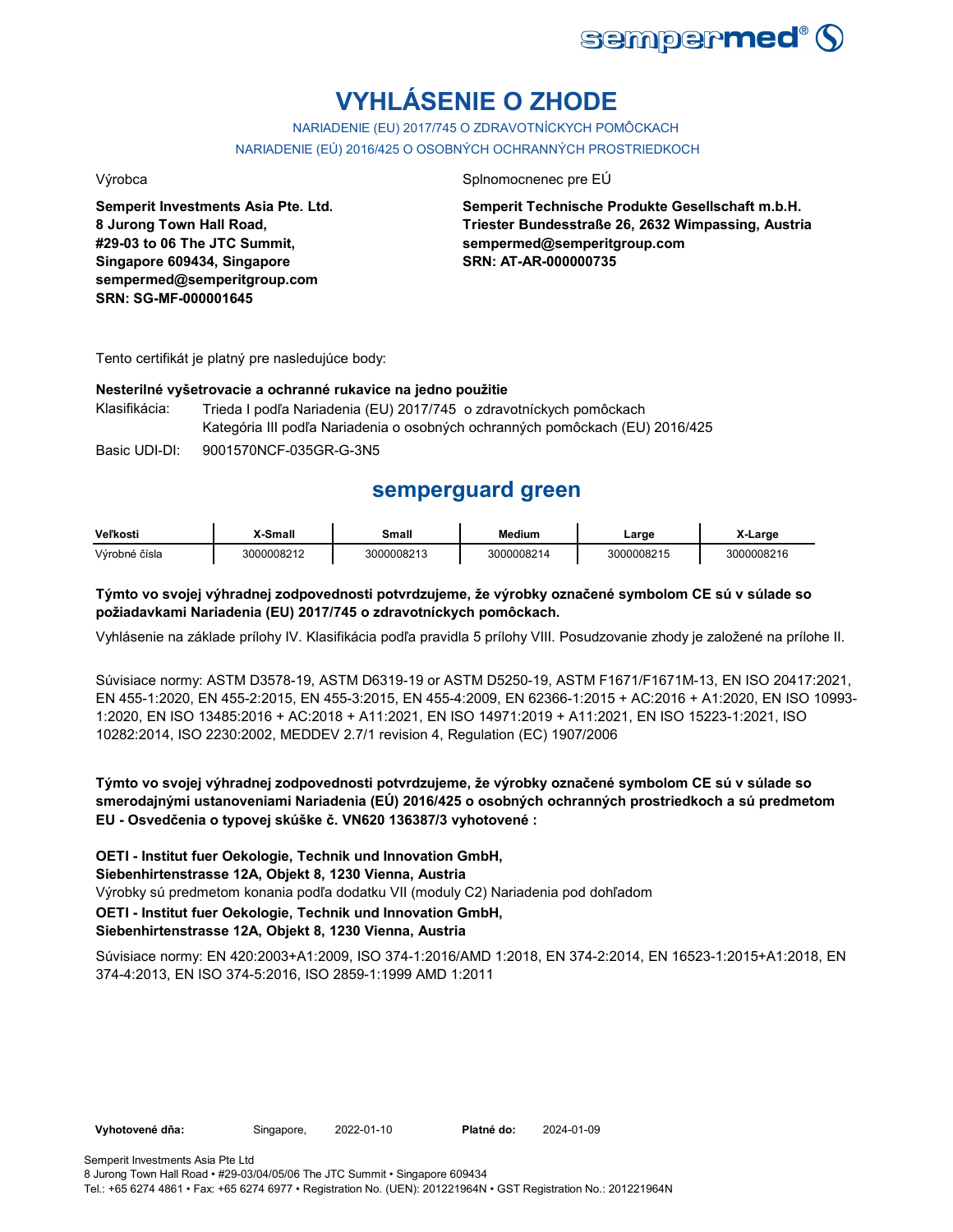

# **MEGFELELŐSÉGI NYILATKOZAT**

ORVOSTECHNIKAI ESZKÖZÖKRŐL SZÓLÓ (EU) 2017/745 RENDELET EGYÉNI VÉDŐESZKÖZÖKRŐL SZÓLÓ (EU) 2016/425 RENDELET

**Semperit Investments Asia Pte. Ltd. 8 Jurong Town Hall Road, #29-03 to 06 The JTC Summit, Singapore 609434, Singapore sempermed@semperitgroup.com SRN: SG-MF-000001645**

#### Gyártó EU-meghatalmazott

**Semperit Technische Produkte Gesellschaft m.b.H. Triester Bundesstraße 26, 2632 Wimpassing, Austria sempermed@semperitgroup.com SRN: AT-AR-000000735**

Ez a tanúsítvány a következő termékekre érvényes:

# **Egyszer használatos, nem steril vizsgálati- és védőkesztyű**

I. osztály az orvostechnikai eszközökről szóló (EU) 2017/745 rendelet szerint III. kategória az egyéni védőeszközökről szóló (EU) 2016/425 rendelet szerint

Basic UDI-DI: 9001570NCF-035GR-G-3N5

## **semperguard green**

| Méretek    | X-Small    | Small      | <b>Medium</b> | Large      | X-Large    |
|------------|------------|------------|---------------|------------|------------|
| Cikkszámok | 3000008212 | 3000008213 | 3000008214    | 3000008215 | 3000008216 |

### **Ezennel kizárólagos felelősségünk mellett kijelentjük, hogy a CE jelzésű termékek eszközökről szóló (EU) 2017/745 rendelet alapvető előírásainak.**

Con la presente, dichiariamo sotto la nostra esclusiva responsabilità che il prodotto con marchio CE sopra descritto soddisfa i requisiti del regolamento sui dispositivi medici (UE) 2017/745 .

Alkalmazott szabványok: ASTM D3578-19, ASTM D6319-19 or ASTM D5250-19, ASTM F1671/F1671M-13, EN ISO 20417:2021, EN 455-1:2020, EN 455-2:2015, EN 455-3:2015, EN 455-4:2009, EN 62366-1:2015 + AC:2016 + A1:2020, EN ISO 10993-1:2020, EN ISO 13485:2016 + AC:2018 + A11:2021, EN ISO 14971:2019 + A11:2021, EN ISO 15223- 1:2021, ISO 10282:2014, ISO 2230:2002, MEDDEV 2.7/1 revision 4, Regulation (EC) 1907/2006

**Ezennel kizárólagos felelősségünk mellett kijelentjük, hogy a fent említett CE jelzésű termékek megfelelnek az egyéni védőeszközökre irányuló 2016/425/EU rendelet vonatkozó előírásainak és vonatkozik rájuk a megfelelő számú EU-típusvizsgálati tanúsítvány VN620 136387/3 kelt : OETI - Institut fuer Oekologie, Technik und Innovation GmbH, Siebenhirtenstrasse 12A, Objekt 8, 1230 Vienna, Austria**

A termékekre vonatkozik a rendelet VII. melléklete (C2 modul) szerinti eljárás a következő személy felügyelete mellett: **OETI - Institut fuer Oekologie, Technik und Innovation GmbH, Siebenhirtenstrasse 12A, Objekt 8, 1230 Vienna, Austria**

Alkalmazott szabványok: EN 420:2003+A1:2009, ISO 374-1:2016/AMD 1:2018, EN 374-2:2014, EN 16523- 1:2015+A1:2018, EN 374-4:2013, EN ISO 374-5:2016, ISO 2859-1:1999 AMD 1:2011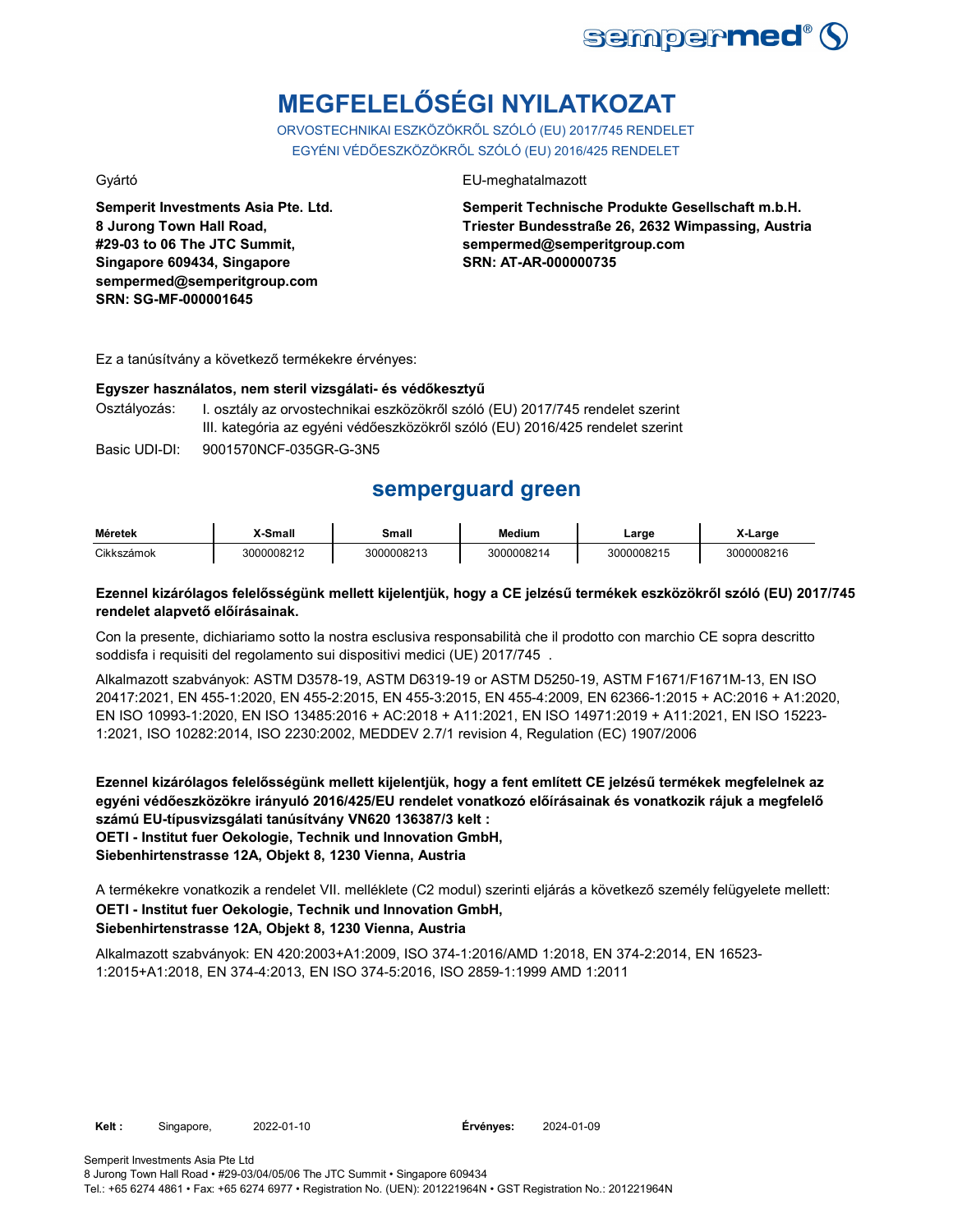

# **IZJAVA O SKLADNOSTI**

UREDBA O MEDICINSKIH PRIPOMOČKIH (EU) 2017/745/EGS UREDBA (EU) 2016/425 ZA OSEBNO VAROVALNO OPREMO

**Semperit Investments Asia Pte. Ltd. 8 Jurong Town Hall Road, #29-03 to 06 The JTC Summit, Singapore 609434, Singapore sempermed@semperitgroup.com SRN: SG-MF-000001645**

#### Proizvajalec Pooblaščen zastopnik EU

**Semperit Technische Produkte Gesellschaft m.b.H. Triester Bundesstraße 26, 2632 Wimpassing, Austria sempermed@semperitgroup.com SRN: AT-AR-000000735**

To potrdilo velja za naslednje izdelke:

### **Nesterilne zaščitne rokavice in rokavice za preglede za enkratno uporabo**

Klasifikacija: Razred I v skladu z Uredbo o medicinskih pripomočkih (EU) 2017/745/EGS Kategorija III v skladu z Uredbo OVO (EU) 2016/425

Basic UDI-DI: 9001570NCF-035GR-G-3N5

## **semperguard green**

| Velikosti         | <sup>∨</sup> Small | Small      | Medium     | Large      | …∟arɑe     |
|-------------------|--------------------|------------|------------|------------|------------|
| Številke izdelkov | 3000008212         | 3000008213 | 3000008214 | 3000008215 | 3000008216 |

### **S to izključno odgovornostjo izjavljamo, da so izdelki z oznako CE v skladu z zahtevami Uredbe za medicinske pripomočke (EU) 2017/745.**

Izjava na podlagi Priloge IV. Razvrstitev v skladu s Prilogo VIII k Pravilniku 5. Ocenjevanje skladnosti temelji na Prilogi II.

Uporabljeni standardi: ASTM D3578-19, ASTM D6319-19 or ASTM D5250-19, ASTM F1671/F1671M-13, EN ISO 20417:2021, EN 455-1:2020, EN 455-2:2015, EN 455-3:2015, EN 455-4:2009, EN 62366-1:2015 + AC:2016 + A1:2020, EN ISO 10993-1:2020, EN ISO 13485:2016 + AC:2018 + A11:2021, EN ISO 14971:2019 + A11:2021, EN ISO 15223- 1:2021, ISO 10282:2014, ISO 2230:2002, MEDDEV 2.7/1 revision 4, Regulation (EC) 1907/2006

**S to izključno odgovornostjo izjavljamo, da so zgoraj navedeni izdelki z oznako CE v skladu z bistvenimi zahtevami Uredbe (EU) 2016/425 za osebno varovalno opremo in so predmet certifikata ES o pregledu tipa št. VN620 136387/3 izdano :**

**OETI - Institut fuer Oekologie, Technik und Innovation GmbH,** 

**Siebenhirtenstrasse 12A, Objekt 8, 1230 Vienna, Austria**

Izdelki so predmet postopka v skladu s Prilogo VII (modul C2) uredbe pod nadzorom

**OETI - Institut fuer Oekologie, Technik und Innovation GmbH,** 

### **Siebenhirtenstrasse 12A, Objekt 8, 1230 Vienna, Austria**

Uporabljeni standardi: EN 420:2003+A1:2009, ISO 374-1:2016/AMD 1:2018, EN 374-2:2014, EN 16523- 1:2015+A1:2018, EN 374-4:2013, EN ISO 374-5:2016, ISO 2859-1:1999 AMD 1:2011

**Izdano dne:** Singapore, **Veljavno do:** 2022-01-10 2024-01-09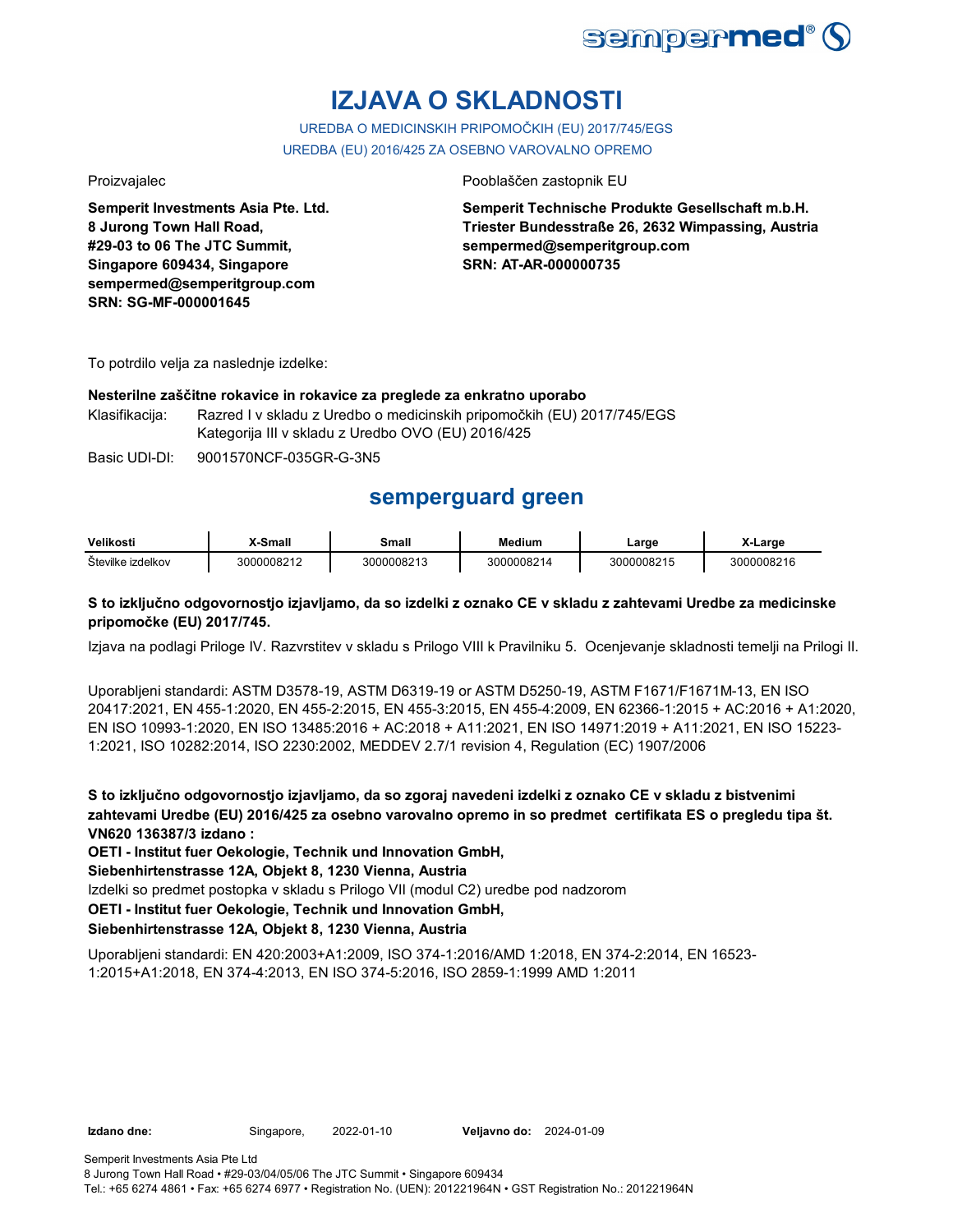

# **IZJAVA O SUKLADNOSTI**

UREDBA O MEDICINSKIM PROIZVODIMA (EU) 2017/745 UREDBA (EU) 2016/425 O OSOBNOJ ZAŠTITNOJ OPREMI

**Semperit Investments Asia Pte. Ltd. 8 Jurong Town Hall Road, #29-03 to 06 The JTC Summit, Singapore 609434, Singapore sempermed@semperitgroup.com SRN: SG-MF-000001645**

#### Proizvođač Ovlašteni predstavnik u EU

**Semperit Technische Produkte Gesellschaft m.b.H. Triester Bundesstraße 26, 2632 Wimpassing, Austria sempermed@semperitgroup.com SRN: AT-AR-000000735**

Ovaj certifikat vrijedi za sljedeće proizvode:

#### **Nesterilne zaštitne rukavice za pregled za jednokratnu uporabu**

Klasifikacija: Klasa I. prema Direktivi o medicinskim proizvodima (EU) 2017/745 Kategorija III. prema Uredbi o osobnoj zaštitnoj opremi (EU) 2016/425

Basic UDI-DI: 9001570NCF-035GR-G-3N5

## **semperguard green**

| Veličine       | <b>Smal</b>  | small            | Medium   | ∟arɑe    | -arge        |
|----------------|--------------|------------------|----------|----------|--------------|
| artikla<br>Br. | .,,,,000821^ | 0008213<br>21 11 | 10008214 | 00008215 | ٦Π<br>ገበበበጸኃ |

### **Ovim putem izjavljujemo pod punom odgovornošću da su proizvodi s CE oznakom sukladni s zahtjevima Uredbe o medicinskim proizvodima (EU) 2017/745.**

Izjava se temelji na Prilogu IV. Klasifikacija prema pravilu 5, Prilog VIII. Ocjenjivanje sukladnosti prema Prilogu II.

Primijenjene norme: ASTM D3578-19, ASTM D6319-19 or ASTM D5250-19, ASTM F1671/F1671M-13, EN ISO 20417:2021, EN 455-1:2020, EN 455-2:2015, EN 455-3:2015, EN 455-4:2009, EN 62366-1:2015 + AC:2016 + A1:2020, EN ISO 10993-1:2020, EN ISO 13485:2016 + AC:2018 + A11:2021, EN ISO 14971:2019 + A11:2021, EN ISO 15223- 1:2021, ISO 10282:2014, ISO 2230:2002, MEDDEV 2.7/1 revision 4, Regulation (EC) 1907/2006

**Ovim putem izjavljujemo pod punom odgovornošću da su prethodno navedeni proizvodi s CE oznakom sukladni s mjerodavnim odredbama Uredbe (EU) 2016/425 o osobnoj zaštitnoj opremi i da su predmet EU certifikata o ispitivanju tipa br.VN620 136387/3 izdano :**

**OETI - Institut fuer Oekologie, Technik und Innovation GmbH,** 

**Siebenhirtenstrasse 12A, Objekt 8, 1230 Vienna, Austria**

Proizvodi podliježu postupku iz Dodatka VII. (modul C2) Uredbe pod nadzorom

**OETI - Institut fuer Oekologie, Technik und Innovation GmbH,** 

### **Siebenhirtenstrasse 12A, Objekt 8, 1230 Vienna, Austria**

Primijenjene norme: EN 420:2003+A1:2009, ISO 374-1:2016/AMD 1:2018, EN 374-2:2014, EN 16523-1:2015+A1:2018, EN 374-4:2013, EN ISO 374-5:2016, ISO 2859-1:1999 AMD 1:2011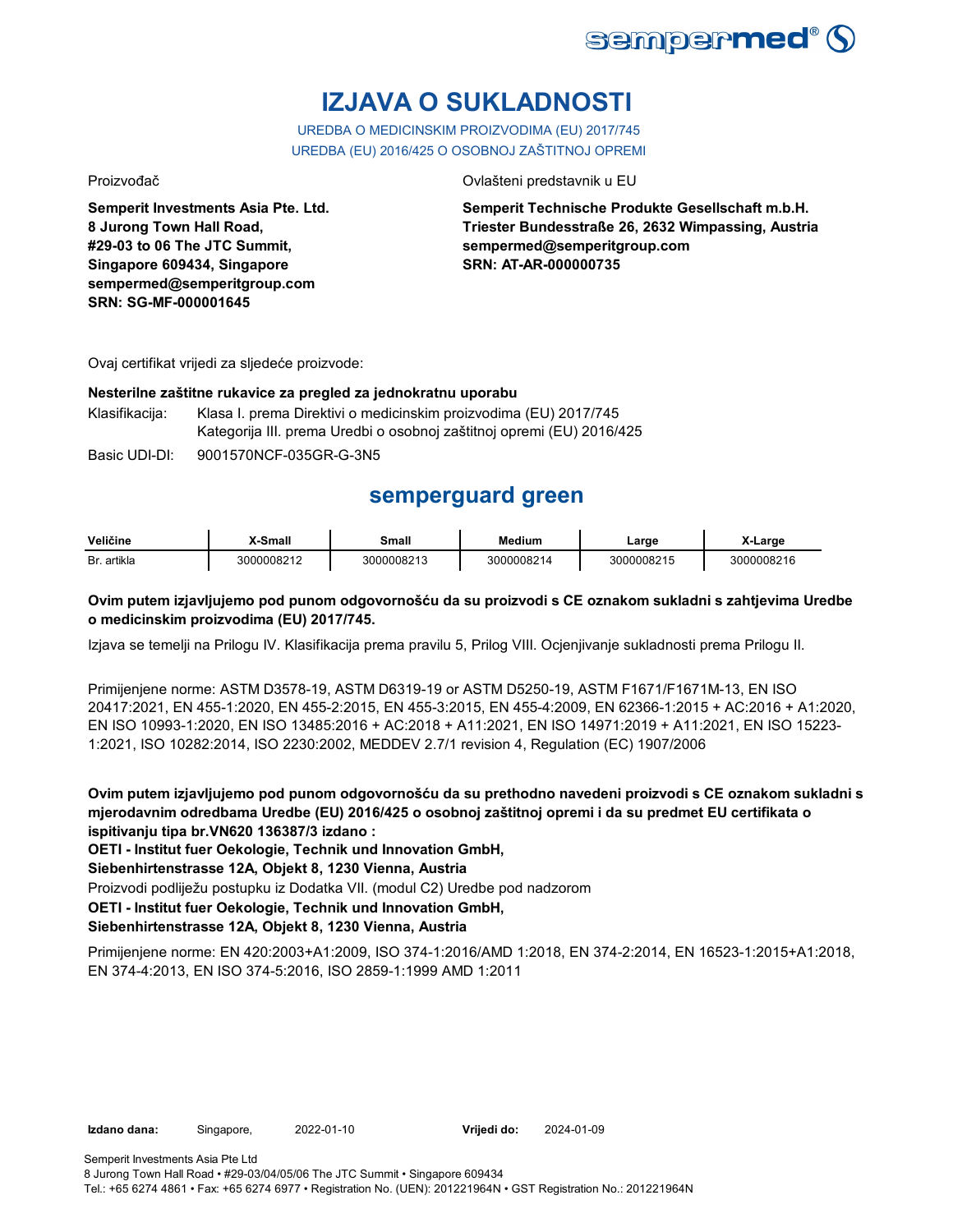

# **DEKLARACJA ZGODNOŚCI**

ROZPORZĄDZENIE W SPRAWIE WYROBÓW MEDYCZNYCH (UE) 2017/745 ROZPORZĄDZENIE W SPRAWIE ŚRODKÓW OCHRONY INDYWIDUALNEJ (UE) 2016/425

**Semperit Investments Asia Pte. Ltd. 8 Jurong Town Hall Road, #29-03 to 06 The JTC Summit, Singapore 609434, Singapore sempermed@semperitgroup.com SRN: SG-MF-000001645**

#### Producent **Autoryzowany przedstawiciel w UE**

**Semperit Technische Produkte Gesellschaft m.b.H. Triester Bundesstraße 26, 2632 Wimpassing, Austria sempermed@semperitgroup.com SRN: AT-AR-000000735**

Niniejszy certyfikat obowiązuje w odniesieniu do następującego produktu:

#### **Niesterylne rękawice medyczne i ochronne jednorazowego użytku**

Klasyfikacja: Klasa I zgodnie z rozporządzeniem (UE) 2017/745 w sprawie wyrobów medycznych Kategoria III zgodnie z rozporządzeniem (UE) 2016/425 w sprawie środków ochrony indywidualnej

Basic UDI-DI: 9001570NCF-035GR-G-3N5

## **semperguard green**

| Rozmiarv         | -Small     | Small      | Medium     | ∟arge      | X-Large    |
|------------------|------------|------------|------------|------------|------------|
| Numery artykułów | 3000008212 | 3000008213 | 3000008214 | 3000008215 | 3000008216 |

#### **Niniejszym oświadczamy, na naszą wyłączną odpowiedzialność, że opisany powyżej produkt z oznakowaniem CE jest zgodny z wymogami rozporządzenia w sprawie wyrobów medycznych (UE) 2017/745.**

Deklaracja na podstawie załącznika IV. Klasyfikacja jest zgodna z zasadą 5, załącznik VIII. Ocenę zgodności przeprowadza się na podstawie załącznika II.

Zastosowane normy: ASTM D3578-19, ASTM D6319-19 or ASTM D5250-19, ASTM F1671/F1671M-13, EN ISO 20417:2021, EN 455-1:2020, EN 455-2:2015, EN 455-3:2015, EN 455-4:2009, EN 62366-1:2015 + AC:2016 + A1:2020, EN ISO 10993-1:2020, EN ISO 13485:2016 + AC:2018 + A11:2021, EN ISO 14971:2019 + A11:2021, EN ISO 15223- 1:2021, ISO 10282:2014, ISO 2230:2002, MEDDEV 2.7/1 revision 4, Regulation (EC) 1907/2006

**Na własną odpowiedzialność oświadczamy niniejszym, że opisany powyżej produkt z oznakowaniem CE jest zgodny z obowiązującymi przepisami rozporządzenia (UE) 2016/425 w sprawie środków ochrony indywidualnej i jest identyczny ze środkami ochrony indywidualnej, których dotyczy certyfikat badania typu UE nr VN620 136387/3 data przez:**

**OETI - Institut fuer Oekologie, Technik und Innovation GmbH,** 

**Siebenhirtenstrasse 12A, Objekt 8, 1230 Vienna, Austria**

Produkty podlegają procedurze określonej w załączniku VII (moduł C2) rozporządzenia pod nadzorem

**OETI - Institut fuer Oekologie, Technik und Innovation GmbH,** 

#### **Siebenhirtenstrasse 12A, Objekt 8, 1230 Vienna, Austria**

Zastosowane normy: EN 420:2003+A1:2009, ISO 374-1:2016/AMD 1:2018, EN 374-2:2014, EN 16523-1:2015+A1:2018, EN 374-4:2013, EN ISO 374-5:2016, ISO 2859-1:1999 AMD 1:2011

Data ważności: 2024-01-09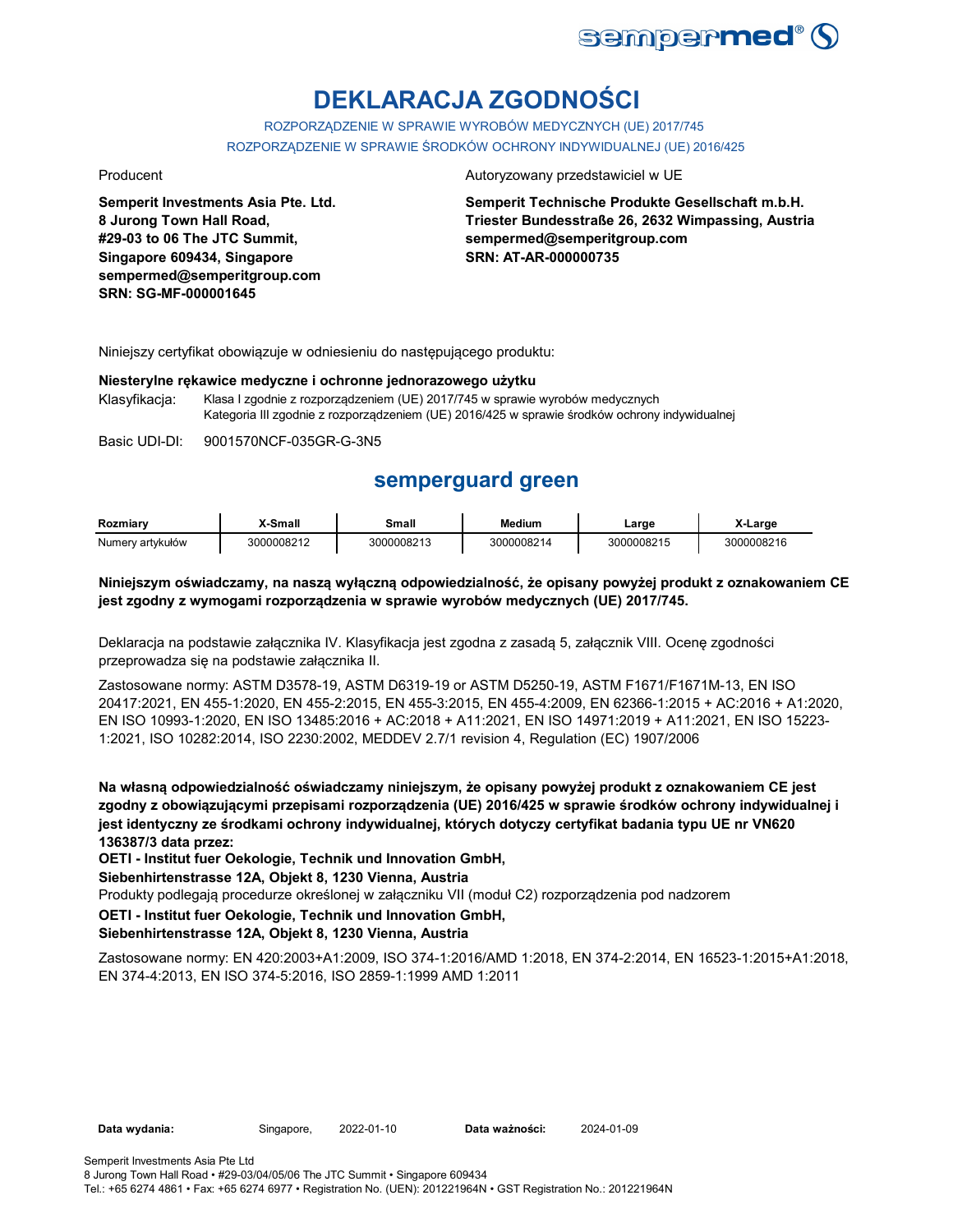

# **DECLARAȚIE DE CONFORMITATE**

REGULAMENTULUI PRIVIND PRODUSELE MEDICALE (EU) 2017/745 REGULAMENTULUI (EU) 2016/425 PENTRU ECHIPAMENTUL PERSONAL DE PROTECȚIE

**Semperit Investments Asia Pte. Ltd. 8 Jurong Town Hall Road, #29-03 to 06 The JTC Summit, Singapore 609434, Singapore sempermed@semperitgroup.com SRN: SG-MF-000001645**

#### Producător Persoană împuternicită EU

**Semperit Technische Produkte Gesellschaft m.b.H. Triester Bundesstraße 26, 2632 Wimpassing, Austria sempermed@semperitgroup.com SRN: AT-AR-000000735**

Acest certificat este valabil pentru următoarele produse:

#### **Mânușă de consult și de protecție nesterilă de unică folosință**

clasificare: Clasa I conform règlementi privind produsele medicale (EU) 2017/745 Categoria III conform ordonanței EPP (EU) 2016/425

Basic UDI-DI: 9001570NCF-035GR-G-3N5

## **semperguard green**

| mărimi               | <b>Small</b> | Small      | Medium     | _arge      | <b>Large</b> |
|----------------------|--------------|------------|------------|------------|--------------|
| Numerele de articole | 3000008212   | 3000008213 | 3000008214 | 3000008215 | 3000008216   |

#### **Prin prezenta confirmăm preluând toată responsabilitatea că produsele marcate CE corespund cerințelor din Regulamentului privind produsele medicale (EU) 2017/745 .**

Declarație bazată pe anexa IV. Clasificare în conformitate cu regula 5, anexa VIII. Evaluarea conformității se bazează pe anexa II.

Normele aplicate: ASTM D3578-19, ASTM D6319-19 or ASTM D5250-19, ASTM F1671/F1671M-13, EN ISO 20417:2021, EN 455-1:2020, EN 455-2:2015, EN 455-3:2015, EN 455-4:2009, EN 62366-1:2015 + AC:2016 + A1:2020, EN ISO 10993- 1:2020, EN ISO 13485:2016 + AC:2018 + A11:2021, EN ISO 14971:2019 + A11:2021, EN ISO 15223-1:2021, ISO 10282:2014, ISO 2230:2002, MEDDEV 2.7/1 revision 4, Regulation (EC) 1907/2006

**Prin prezenta confirmăm preluând toată responsabilitatea că produsele marcate CE indicate mai sus corespund cerințelor de bază (EU) 2016/425 pentru echipamente personale de protecție și acestea sunt obiectul certificării de tip CE nr. VN620 136387/3 eliberat prin:**

**OETI - Institut fuer Oekologie, Technik und Innovation GmbH,** 

**Siebenhirtenstrasse 12A, Objekt 8, 1230 Vienna, Austria**

Produsele sunt obiectul procedurii conform anexei VII (modulul C2) sub supravegherea

**OETI - Institut fuer Oekologie, Technik und Innovation GmbH,** 

#### **Siebenhirtenstrasse 12A, Objekt 8, 1230 Vienna, Austria**

Normele aplicate: EN 420:2003+A1:2009, ISO 374-1:2016/AMD 1:2018, EN 374-2:2014, EN 16523-1:2015+A1:2018, EN 374-4:2013, EN ISO 374-5:2016, ISO 2859-1:1999 AMD 1:2011

**Eliberat la data de:** Singapore, 2022-01-10

8 Jurong Town Hall Road • #29-03/04/05/06 The JTC Summit • Singapore 609434 Tel.: +65 6274 4861 • Fax: +65 6274 6977 • Registration No. (UEN): 201221964N • GST Registration No.: 201221964N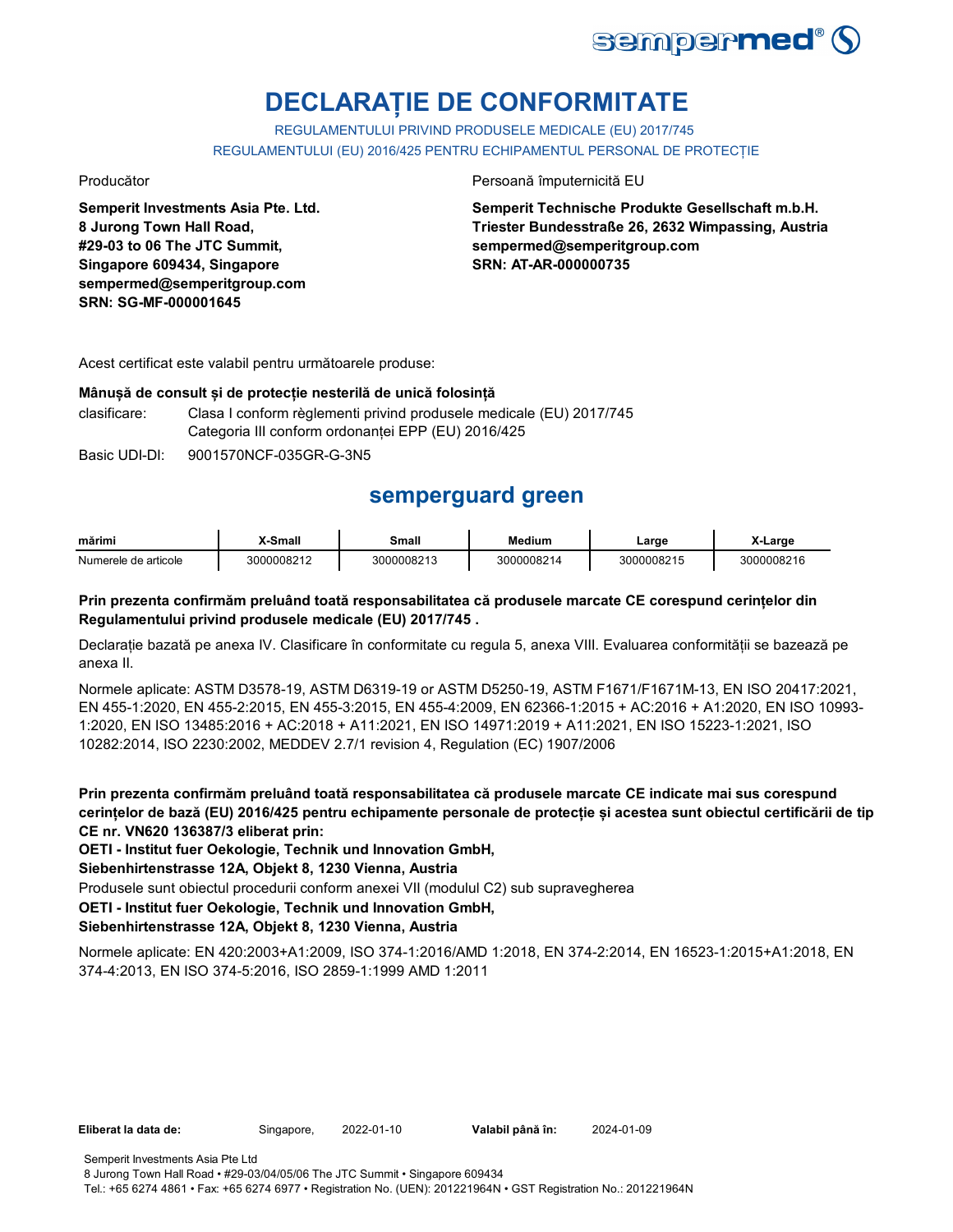

# **ΔΗΛΩΣΗ ΣΥΜΜΟΡΦΩΣΗΣ**

ΚΑΝΟΝΙΣΜΟΣ (EE) 2017/745 ΠΕΡΙ ΙΑΤΡΟΤΕΧΝΟΛΟΓΙΚΩΝ ΠΡΟΪΟΝΤΩΝ ΚΑΝΟΝΙΣΜΟΣ (ΕΕ) 2016/425 ΠΕΡΙ ΜΕΣΩΝ ΑΤΟΜΙΚΗΣ ΠΡΟΣΤΑΣΙΑΣ

**Semperit Investments Asia Pte. Ltd. 8 Jurong Town Hall Road, #29-03 to 06 The JTC Summit, Singapore 609434, Singapore sempermed@semperitgroup.com SRN: SG-MF-000001645**

#### Κατασκευαστής Εξουσιοδοτημένος αντιπρόσωπος στην ΕΕ

**Semperit Technische Produkte Gesellschaft m.b.H. Triester Bundesstraße 26, 2632 Wimpassing, Austria sempermed@semperitgroup.com SRN: AT-AR-000000735**

Το παρόν πιστοποιητικό ισχύει για τα ακόλουθα προϊόντα:

#### **Μη αποστειρωμένο γάντι εξέτασης και προστατευτικό γάντι μιας χρήσης**

Ταξινόμηση: Κατηγορία I σύμφωνα με την Κανονισμό (EU) 2017/745 περί ιατροτεχνολογικών προϊόντων Κατηγορία II σύμφωνα με τον Κανονισμό (ΕΕ) 2016/425 περί ΜΑΠ

Basic UDI-DI: 9001570NCF-035GR-G-3N5

## **semperguard green**

| Μενέθη                                   | X-Small | <b>Small</b><br>______ | Medium     | ∟arge       | Large              |
|------------------------------------------|---------|------------------------|------------|-------------|--------------------|
| $\cdots$<br>Αοιθμοί<br><b>TTOOIOVTOC</b> | 0008212 | 3000008213             | 3000008214 | لـ300000821 | 8216<br>. ∠3000008 |

#### **Δια του παρόντος βεβαιώνουμε υπεύθυνα ότι τα προϊόντα με σήμανση CE ικανοποιούν τις απαιτήσεις της Κανονισμός (EU) 2017/745 περί ιατροτεχνολογικών προϊόντων.**

Δήλωση με βάση το παράρτημα IV. Ταξινόμηση σύμφωνα με τον κανόνα 5, παράρτημα VIII. Η αξιολόγηση της συμμόρφωσης βασίζεται στο παράρτημα II.

Εφαρμοζόμενα πρότυπα: ASTM D3578-19, ASTM D6319-19 or ASTM D5250-19, ASTM F1671/F1671M-13, EN ISO 20417:2021, EN 455-1:2020, EN 455-2:2015, EN 455-3:2015, EN 455-4:2009, EN 62366-1:2015 + AC:2016 + A1:2020, EN ISO 10993-1:2020, EN ISO 13485:2016 + AC:2018 + A11:2021, EN ISO 14971:2019 + A11:2021, EN ISO 15223- 1:2021, ISO 10282:2014, ISO 2230:2002, MEDDEV 2.7/1 revision 4, Regulation (EC) 1907/2006

### **Δια του παρόντος βεβαιώνουμε υπεύθυνα ότι τα ανωτέρω προϊόντα με σήμανση CE ικανοποιούν τις εφαρμοστέες διατάξεις του Κανονισμού (ΕΕ) 2016/425 περί μέσων ατομικής προστασίας και αποτελούν αντικείμενο του πιστοποιητικού εξέτασης τύπου ΕΕ με αρ. VN620 136387/3 εκδόθηκε :**

#### **OETI - Institut fuer Oekologie, Technik und Innovation GmbH,**

#### **Siebenhirtenstrasse 12A, Objekt 8, 1230 Vienna, Austria**

Τα προϊόντα αποτελούν αντικείμενο της μεθόδου που ορίζεται στο Παράρτημα VII (ενότητα C2) του Κανονισμού υπό την επιτήρηση

#### **OETI - Institut fuer Oekologie, Technik und Innovation GmbH, Siebenhirtenstrasse 12A, Objekt 8, 1230 Vienna, Austria**

Εφαρμοζόμενα πρότυπα: EN 420:2003+A1:2009, ISO 374-1:2016/AMD 1:2018, EN 374-2:2014, EN 16523- 1:2015+A1:2018, EN 374-4:2013, EN ISO 374-5:2016, ISO 2859-1:1999 AMD 1:2011

**Εκδόθηκε:** Singapore, 2022-01-10

Ισχύει έως: 2024-01-09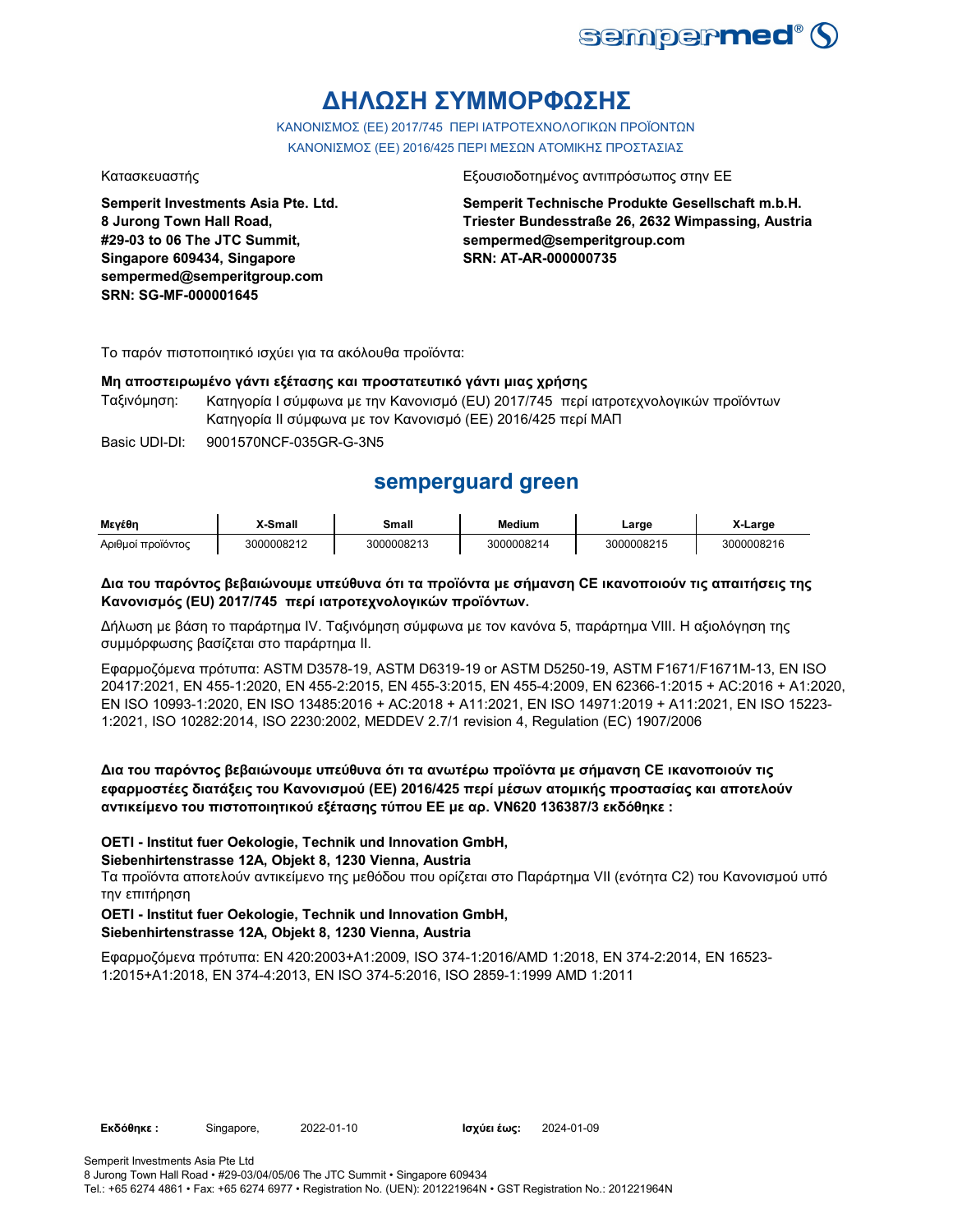

# **ДЕКЛАРАЦИЯ ЗА СЪВМЕСТИМОСТ НА**

РЕГЛАМЕНТ ЗА МЕДИЦИНСКИТЕ ПРОДУКТИ (EU) 2017/745 РЕГЛАМЕНТ (EU) 2016/425 ЗА ЛИЧНИТЕ ПРЕДПАЗНИ СРЕДСТВА

**Semperit Investments Asia Pte. Ltd. 8 Jurong Town Hall Road, #29-03 to 06 The JTC Summit, Singapore 609434, Singapore sempermed@semperitgroup.com SRN: SG-MF-000001645**

#### Производител Упълномощен представител в ЕС

**Semperit Technische Produkte Gesellschaft m.b.H. Triester Bundesstraße 26, 2632 Wimpassing, Austria sempermed@semperitgroup.com SRN: AT-AR-000000735**

Настоящият сертификат важи за следните продукти:

#### **Нестерилна ръкавица за преглед и предпазна ръкавици за еднократна употреба**

Класификация: Клас I съгл. Регламент за медицинските продукти (EU) 2017/745

Категория III съгл. Регламент за ЛПС (EU) 2016/425

Basic UDI-DI: 9001570NCF-035GR-G-3N5

## **semperguard green**

| Размери              | X-Small    | Small      | Medium     | ∟arɑe      | -Large     |
|----------------------|------------|------------|------------|------------|------------|
| Номера на артикулите | 3000008212 | 3000008213 | 3000008214 | 3000008215 | 3000008216 |

#### **С настоящето потвърждаваме при самостоятелна отговорност, че продуктите с маркировка СЕ съответстват на изисквания от Регламент за медицинските продукти (EU) 2017/745.**

Декларация въз основа на приложение IV. Класификация съгласно правило 5, приложение VIII. Оценката на съответствието се основава на приложение II.

Приложими норми: ASTM D3578-19, ASTM D6319-19 or ASTM D5250-19, ASTM F1671/F1671M-13, EN ISO 20417:2021, EN 455-1:2020, EN 455-2:2015, EN 455-3:2015, EN 455-4:2009, EN 62366-1:2015 + AC:2016 + A1:2020, EN ISO 10993- 1:2020, EN ISO 13485:2016 + AC:2018 + A11:2021, EN ISO 14971:2019 + A11:2021, EN ISO 15223-1:2021, ISO 10282:2014, ISO 2230:2002, MEDDEV 2.7/1 revision 4, Regulation (EC) 1907/2006

### **С настоящето потвърждаваме при самостоятелна отговорност, че горепосочените продукти с маркировка СЕ съответстват на съществените разпоредби на Регламент (EU) 2016/425 за личните предпазни средства и са предмет на сертификата на ЕС за изследване на типа Nr. VN620 136387/3 издадено чрез:**

**OETI - Institut fuer Oekologie, Technik und Innovation GmbH,** 

### **Siebenhirtenstrasse 12A, Objekt 8, 1230 Vienna, Austria**

Продуктите са предмет на процедурата съгл. Анекс VII (Модул С2) от Регламента под надзора на

**OETI - Institut fuer Oekologie, Technik und Innovation GmbH,** 

### **Siebenhirtenstrasse 12A, Objekt 8, 1230 Vienna, Austria**

Приложими норми: EN 420:2003+A1:2009, ISO 374-1:2016/AMD 1:2018, EN 374-2:2014, EN 16523-1:2015+A1:2018, EN 374-4:2013, EN ISO 374-5:2016, ISO 2859-1:1999 AMD 1:2011

**Издадено на:** Singapore, 2022-01-10

Важи до: 2024-01-09